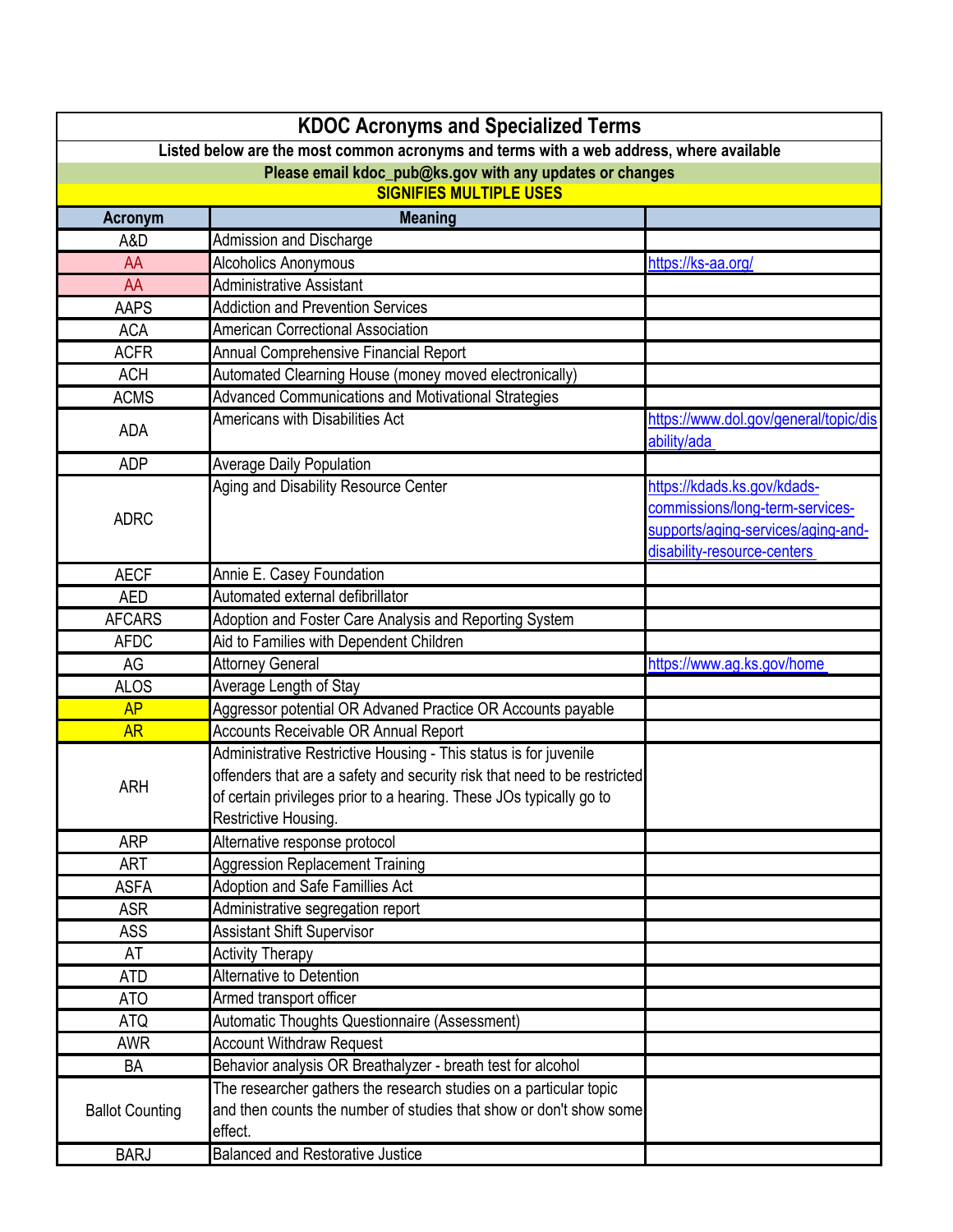| <b>KDOC Acronyms and Specialized Terms</b>                                              |                                                                                                                                             |  |
|-----------------------------------------------------------------------------------------|---------------------------------------------------------------------------------------------------------------------------------------------|--|
| Listed below are the most common acronyms and terms with a web address, where available |                                                                                                                                             |  |
| Please email kdoc_pub@ks.gov with any updates or changes                                |                                                                                                                                             |  |
|                                                                                         | <b>SIGNIFIES MULTIPLE USES</b>                                                                                                              |  |
|                                                                                         | Birth certificate OR Behavioral Contract - A strict contract the                                                                            |  |
| <b>BC</b>                                                                               | juvenile offenders sign to address specific issues with their behavior.                                                                     |  |
|                                                                                         | MH or the CCII will most often place the offender on this.                                                                                  |  |
| <b>BD</b>                                                                               | <b>Behavior disability</b>                                                                                                                  |  |
|                                                                                         | worksheets/tools used to identify risky situations, thoughts, feelings,                                                                     |  |
| <b>Behavior Chains</b>                                                                  | and behaviors, followed by identifying pro-social replacement                                                                               |  |
|                                                                                         | thoughts that could help lead to more positive outcome                                                                                      |  |
| <b>BHP</b>                                                                              | <b>Behavioral Health Professional</b>                                                                                                       |  |
| <b>BI</b>                                                                               | Burns Institute OR Brain Injury                                                                                                             |  |
| <b>BIA</b>                                                                              | <b>Bureau of Indian Affairs</b>                                                                                                             |  |
| <b>BIP</b>                                                                              | <b>Batterers Invention Program</b>                                                                                                          |  |
| <b>BIR</b>                                                                              | brief initial report                                                                                                                        |  |
| <b>Black Box</b>                                                                        | The content of the program is not specified; therefore, we do not                                                                           |  |
|                                                                                         | know what the program is doing.                                                                                                             |  |
|                                                                                         | Behavior Management System - This is the procedures that dictate                                                                            |  |
| <b>BMS</b>                                                                              | the level system, good time, privileges, and incentives that the                                                                            |  |
|                                                                                         | juvenile offenders receive.                                                                                                                 |  |
| <b>BO</b>                                                                               | Business objects - reports scheduler for crystal reports                                                                                    |  |
| <b>BOCC</b>                                                                             | <b>Board of County Commissioners</b>                                                                                                        |  |
| <b>BPR</b>                                                                              | brief progress report                                                                                                                       |  |
| <b>BSRB</b>                                                                             | <b>Behavioral Sciences Regulatory Board</b>                                                                                                 |  |
| <b>BTA</b>                                                                              | <b>Basic Training Academy</b>                                                                                                               |  |
| CA                                                                                      | Cocaine Anonymous                                                                                                                           |  |
| CAC                                                                                     | Children's Advocacy Center, Community Advisory Committee                                                                                    |  |
| CAP                                                                                     | <b>Corrective Action Plan</b>                                                                                                               |  |
| CASA                                                                                    | <b>Court Appointed Special Advocate</b>                                                                                                     |  |
| <b>CASIMS</b>                                                                           | Community Agency Supervision Information Management System                                                                                  |  |
| <b>CBB</b>                                                                              | Consistent bad behavior                                                                                                                     |  |
| CbS                                                                                     | <b>Community-based Standards</b>                                                                                                            |  |
| <b>CBST</b>                                                                             | <b>Community Based Services Team</b>                                                                                                        |  |
| CC                                                                                      | Central Control - Control Center that opens doors for the facility and<br>monitors all radio traffic OR Concurrent OR Community Corrections |  |
|                                                                                         |                                                                                                                                             |  |
| CC II                                                                                   | <b>Corrections Counselor II</b>                                                                                                             |  |
| <b>CCCF</b>                                                                             | Check cashing change fund                                                                                                                   |  |
| CCI                                                                                     | <b>Corrections Counselor I</b>                                                                                                              |  |
| <b>CCP</b>                                                                              | <b>Core Correctional Practices</b>                                                                                                          |  |
| <b>CD</b>                                                                               | <b>Compact Disk</b>                                                                                                                         |  |
| <b>CDC</b>                                                                              | <b>Center for Disease Control</b>                                                                                                           |  |
| CDDO                                                                                    | <b>Community Developmental Disability Organization</b>                                                                                      |  |
| <b>CDR</b>                                                                              | <b>Cottage Daily Report</b>                                                                                                                 |  |
| <b>CFR</b>                                                                              | Code of Federal Regulations                                                                                                                 |  |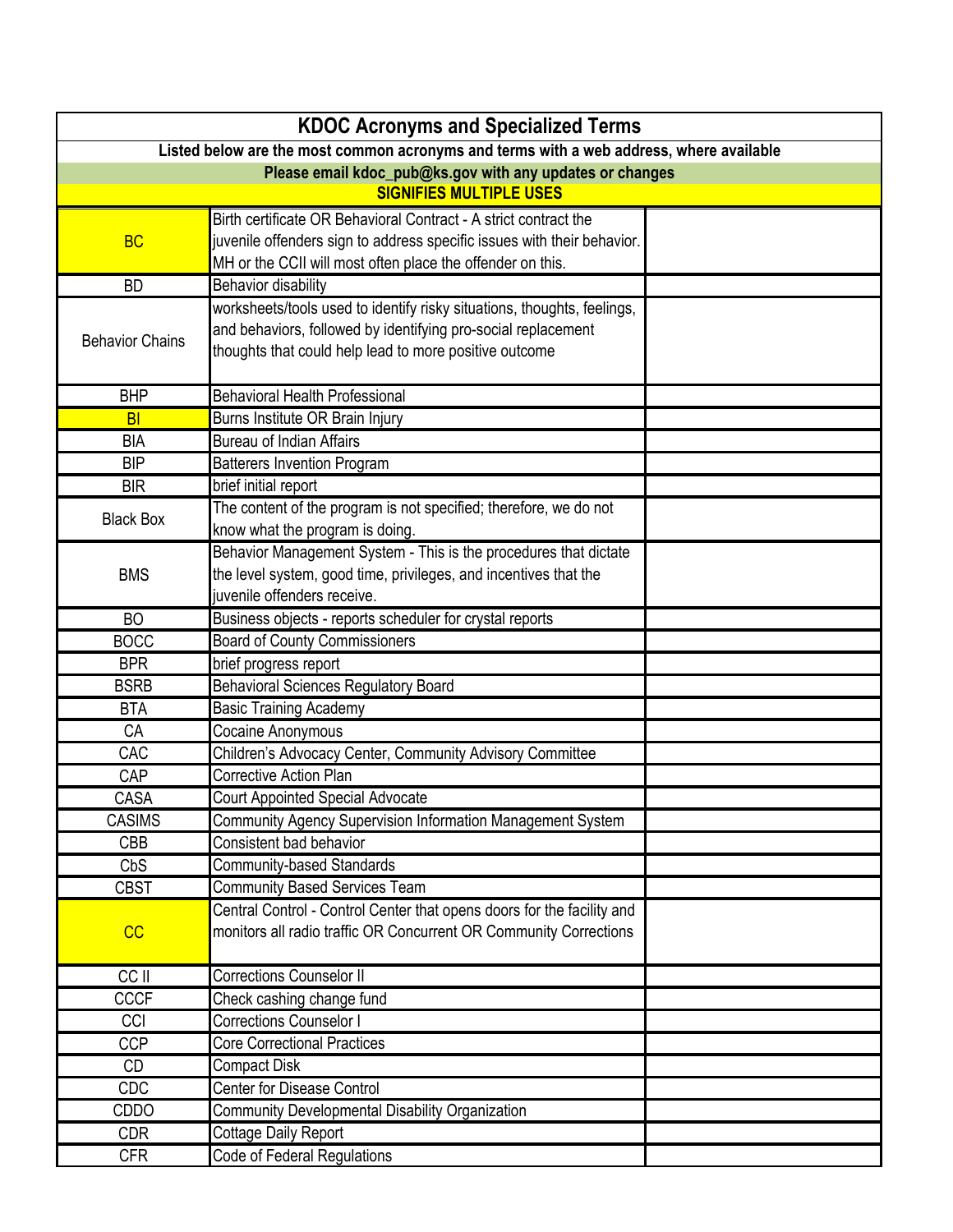| <b>KDOC Acronyms and Specialized Terms</b>                                              |                                                                         |  |
|-----------------------------------------------------------------------------------------|-------------------------------------------------------------------------|--|
| Listed below are the most common acronyms and terms with a web address, where available |                                                                         |  |
| Please email kdoc_pub@ks.gov with any updates or changes                                |                                                                         |  |
| <b>SIGNIFIES MULTIPLE USES</b>                                                          |                                                                         |  |
| <b>CHIP</b>                                                                             | Children's Health Insurance Program                                     |  |
| <b>CHRI</b>                                                                             | <b>Criminal History Records Information</b>                             |  |
|                                                                                         | A person with a disability who lives either 1. in a place not meant for |  |
|                                                                                         | human habitation 2. a safe haven 3. in an emergency shelter To          |  |
| <b>Chronic homeless</b>                                                                 | meet the definition they must have lived that way for a continous 12    |  |
|                                                                                         | months or had AT LEAST 4 occassions in the last 3 years                 |  |
| <b>CI</b>                                                                               | Confidential Informant                                                  |  |
| <b>CIB</b>                                                                              | Central Inmate Banking                                                  |  |
| <b>CIBF</b>                                                                             | Correctional institutions buidling fund                                 |  |
| <b>CINC</b>                                                                             | Child In Need of Care                                                   |  |
| CINC/NAN                                                                                | Child In Need of Care, Non-Abuse or Neglect                             |  |
| <b>CIP</b>                                                                              | Community Integration Program OR Construction in progress               |  |
| <b>CIR</b>                                                                              | <b>Critical Incident Reporting</b>                                      |  |
| <b>CISD</b>                                                                             | critical incident stress debrief                                        |  |
| <b>CIT</b>                                                                              | <b>Crisis Intervention Team</b>                                         |  |
| <b>CJCA</b>                                                                             | <b>Council of Juvenile Correctional Administrators</b>                  |  |
|                                                                                         | Crisis Level - A prevention-based status given to residents that are    |  |
|                                                                                         | at risk of causing harm to themselves. Staff will maintain close sight  |  |
| <b>CL</b>                                                                               | and sound supervision, at random intervals, with all statement and/or   |  |
|                                                                                         | behaviors documented on the required log(s).                            |  |
|                                                                                         | Case Management OR Case Manager OR Classification manager               |  |
| CM                                                                                      | OR Critical monitoring                                                  |  |
| <b>CMHC</b>                                                                             | <b>Community Mental Health Center</b>                                   |  |
| <b>CMS</b>                                                                              | <b>Center for Medicaid Services</b>                                     |  |
| CO                                                                                      | <b>Central Office</b>                                                   |  |
| COA                                                                                     | Chart of accounts                                                       |  |
| COI                                                                                     | Corrections Officer I                                                   |  |
| COII                                                                                    | Corrections Office II                                                   |  |
| <b>CPA</b>                                                                              | Child Placing Agency                                                    |  |
| <b>CPC</b>                                                                              | <b>Corretional Program Checklist</b>                                    |  |
|                                                                                         | Crystal reports - software used to build and schedule reports outside   |  |
| CR                                                                                      | of our data systems OR Conditional Release                              |  |
| <b>CRC</b>                                                                              | <b>Cognitive Reflective Communications</b>                              |  |
|                                                                                         | Needs directly linked to continued criminal behavior. They are          |  |
|                                                                                         | dynamic risk indicators - when they change, so does the likelihood of   |  |
| Criminogenic Needs                                                                      | criminal conduct (e.g. substance abuse). These are also dynamic         |  |
|                                                                                         | risk factors.                                                           |  |
| <b>CRT</b>                                                                              | <b>Crisis Resolution Team</b>                                           |  |
| <b>CS</b>                                                                               | Consecutive                                                             |  |
| CS gas                                                                                  | Tear gas - o-chlorobenzylidene malonoitrile                             |  |
| <b>CSA</b>                                                                              | <b>Community Supervision Agency</b>                                     |  |
| <b>CSAO</b>                                                                             | <b>Community Supervision Agency Officer</b>                             |  |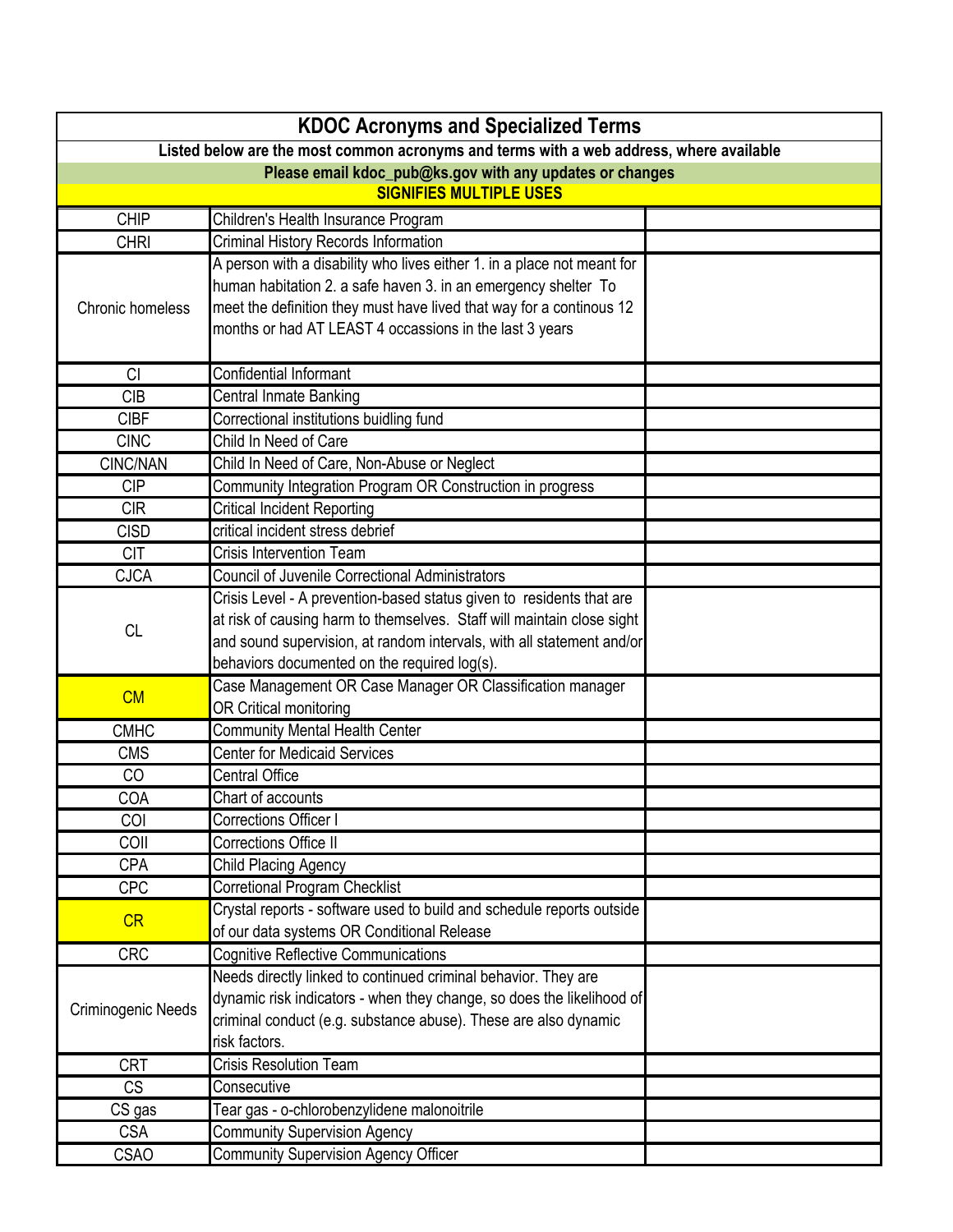| <b>KDOC Acronyms and Specialized Terms</b>                                              |                                                                    |                                      |
|-----------------------------------------------------------------------------------------|--------------------------------------------------------------------|--------------------------------------|
| Listed below are the most common acronyms and terms with a web address, where available |                                                                    |                                      |
| Please email kdoc_pub@ks.gov with any updates or changes                                |                                                                    |                                      |
|                                                                                         | <b>SIGNIFIES MULTIPLE USES</b>                                     |                                      |
| <b>CSE</b>                                                                              | <b>Child Support Enforcement</b>                                   |                                      |
| <b>CSEC</b>                                                                             | Commerical Sexual Exploitation of a Child                          |                                      |
| <b>CSI</b>                                                                              | <b>Corrections Supervisor I</b>                                    |                                      |
| <b>CSII</b>                                                                             | <b>Corrections Supervisor II</b>                                   |                                      |
| <b>CSIII</b>                                                                            | <b>Corrections Supervisor III</b>                                  |                                      |
| <b>CSO</b>                                                                              | <b>Court Services officer</b>                                      |                                      |
| <b>CTC</b>                                                                              | <b>Communities That Care</b>                                       |                                      |
| CTW/RE                                                                                  | Contrary to Welfare/Reasonable Efforts                             |                                      |
| <b>CV</b>                                                                               | Condition violation                                                |                                      |
| <b>CWCBS</b>                                                                            | <b>Child Wefare Community Based Services</b>                       |                                      |
| <b>CYPM</b>                                                                             | Crossover yourth practice model                                    |                                      |
| DA                                                                                      | Disciplinary administrator                                         |                                      |
| <b>DAR</b>                                                                              | Delegated Authroity request                                        |                                      |
| <b>DAS</b>                                                                              | <b>Dysfunctional Attitude Scale (Assessment)</b>                   |                                      |
|                                                                                         | Division for Children and Families                                 | http://www.dcf.ks.gov/Pages/default. |
| <b>DCF</b>                                                                              |                                                                    | aspx                                 |
| <b>DD</b>                                                                               | Direct Deposit OR Deputy Director                                  |                                      |
| <b>DDY</b>                                                                              | Discretionary day                                                  |                                      |
| <b>DHHS</b>                                                                             | Department of Health and Human Services                            |                                      |
| <b>DISC</b>                                                                             | Division of Information Systems and Communications                 |                                      |
| <b>DMC</b>                                                                              | <b>Disproportionate Minority Contact</b>                           |                                      |
| <b>DNA</b>                                                                              | Deoxyribonucleic Acid                                              |                                      |
| <b>DOB</b>                                                                              | Date of Birth OR Divison of Budget                                 |                                      |
|                                                                                         | An emergency shelter that provides a safe, supportive and          |                                      |
| Domestic Violence                                                                       | confidential enviorment for victims of abuse. These shelters help  |                                      |
| Shelter                                                                                 | victims survice the immediate crisis caused by leaving the abuser, |                                      |
|                                                                                         | while helping them to secure independent housing and financial     |                                      |
|                                                                                         | stability                                                          |                                      |
| <b>DON</b>                                                                              | Director of Nursing                                                |                                      |
| <b>DOP</b>                                                                              | Division of purchasing OR Director of Purchasing                   |                                      |
| DP                                                                                      | Discharge Planner                                                  |                                      |
| <b>DR</b>                                                                               | Disciplinary Report - sed for a more serious infraction and is     |                                      |
|                                                                                         | addressed through a formally structured hearing.                   |                                      |
| <b>DS</b>                                                                               | <b>Disciplinary Segregation</b>                                    |                                      |
| <b>DSM</b>                                                                              | Diagnostic and Statistical Manual                                  |                                      |
| <b>DSOC</b>                                                                             | Deputy Secretary of Corrections                                    |                                      |
| DT                                                                                      | defensive tactics                                                  |                                      |
| <b>DUS</b>                                                                              | <b>Detention Utilization Study</b>                                 |                                      |
| <b>DV</b>                                                                               | Domestic Violence                                                  |                                      |
| <b>DVACK</b>                                                                            | Domestic Violence Association of Central Kansas                    |                                      |
| <b>DVD</b>                                                                              | Digital Video Disk                                                 |                                      |
| <b>DVRPC</b>                                                                            | Domestic Violence Response Program Coordinator                     |                                      |
| <b>DW</b>                                                                               | Deputy Warden                                                      |                                      |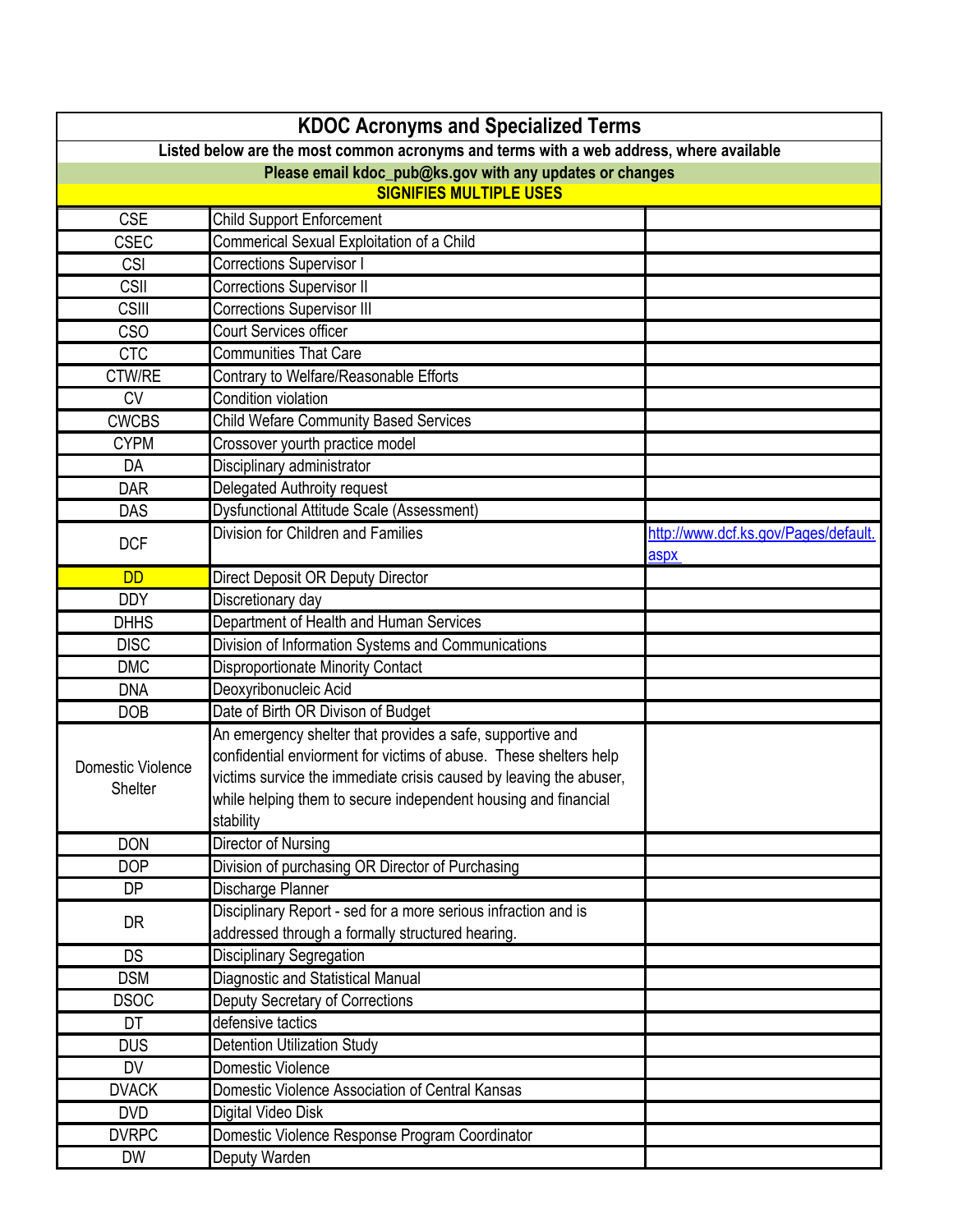|                                                                                                                                                     | <b>KDOC Acronyms and Specialized Terms</b>                            |  |
|-----------------------------------------------------------------------------------------------------------------------------------------------------|-----------------------------------------------------------------------|--|
| Listed below are the most common acronyms and terms with a web address, where available<br>Please email kdoc_pub@ks.gov with any updates or changes |                                                                       |  |
|                                                                                                                                                     |                                                                       |  |
| EAI                                                                                                                                                 | <b>Enforcement Apprehension and Investigation</b>                     |  |
| EBP                                                                                                                                                 | <b>Evidence Based Practices</b>                                       |  |
| <b>ECF</b>                                                                                                                                          | <b>Ellsworth Correctional Facility</b>                                |  |
| ED                                                                                                                                                  | <b>Emotional Disabilty</b>                                            |  |
| <b>EDCF</b>                                                                                                                                         | El Dorado Correctional Facility                                       |  |
| <b>EDR</b>                                                                                                                                          | <b>Early Discharge Request</b>                                        |  |
| EEIF                                                                                                                                                | <b>Educational and Employment Information Form</b>                    |  |
| EEO                                                                                                                                                 | <b>Equal Opportunity Employer</b>                                     |  |
| EES                                                                                                                                                 | <b>Economic and Employment Support</b>                                |  |
| <b>EFT</b>                                                                                                                                          | <b>Electronic Funds Transfer</b>                                      |  |
| <b>EMD</b>                                                                                                                                          | Electronic Monitoring Devices(s)                                      |  |
|                                                                                                                                                     | A facility that provides homelss persons with a basic shelter and     |  |
| <b>Emergency Shelter</b>                                                                                                                            | essential supportive services                                         |  |
| <b>EMU</b>                                                                                                                                          | Enhanced management unit                                              |  |
|                                                                                                                                                     | A pattern of detrimental thinking. The criminal feels that since they |  |
| Entitlement                                                                                                                                         | have suffered (victim stance), they are entitled to be paid back by   |  |
|                                                                                                                                                     | life.                                                                 |  |
| EPC                                                                                                                                                 | emergency preparedness coordinator                                    |  |
| <b>EPIC</b>                                                                                                                                         | <b>Employee Picture Information Center</b>                            |  |
| <b>EPRD</b>                                                                                                                                         | <b>Earliest Possible Release Date</b>                                 |  |
| <b>EPSDT</b>                                                                                                                                        | Early and Periodic Screening, Diagnosis and Treatment                 |  |
| <b>ERASOR</b>                                                                                                                                       | Estimate of Risk of Adolescent Sexual Offense Recidivism              |  |
|                                                                                                                                                     | (Assessment)                                                          |  |
| <b>ERC</b>                                                                                                                                          | <b>Employment Resource Center</b>                                     |  |
| <b>ERO</b>                                                                                                                                          | <b>Executive Reorganization Order</b>                                 |  |
| <b>ESS</b>                                                                                                                                          | Employee self service                                                 |  |
| Evidence                                                                                                                                            | The results of a research study.                                      |  |
| F <sub>2F</sub>                                                                                                                                     | Face to Face (Visits)                                                 |  |
| <b>FACTS</b>                                                                                                                                        | Family and Children Tracking System                                   |  |
| <b>FAN</b>                                                                                                                                          | <b>Final Action Notice</b>                                            |  |
| FE.                                                                                                                                                 | Frail and Elderly                                                     |  |
| <b>FEIN</b>                                                                                                                                         | Federal edmploer indentification number                               |  |
| <b>FERPA</b>                                                                                                                                        | The Federal Family Educational Right and Privacy Act                  |  |
| <b>FIT</b>                                                                                                                                          | Financial integirty team                                              |  |
| <b>FMLA</b>                                                                                                                                         | Family and Medical Leave Act                                          |  |
| <b>FMS</b>                                                                                                                                          | Facility maintenance supervisor                                       |  |
| <b>FNOH</b>                                                                                                                                         | Final Notice of Hearing                                               |  |
| <b>FOP</b>                                                                                                                                          | Faternal order of police                                              |  |
| <b>FPER</b>                                                                                                                                         | Facility program experience record                                    |  |
| <b>FS</b>                                                                                                                                           | food service                                                          |  |
| FT                                                                                                                                                  | <b>Family Transition</b>                                              |  |
| <b>FTE</b>                                                                                                                                          | Full time equivalent                                                  |  |
| <b>FTO</b>                                                                                                                                          | <b>Field training officer</b>                                         |  |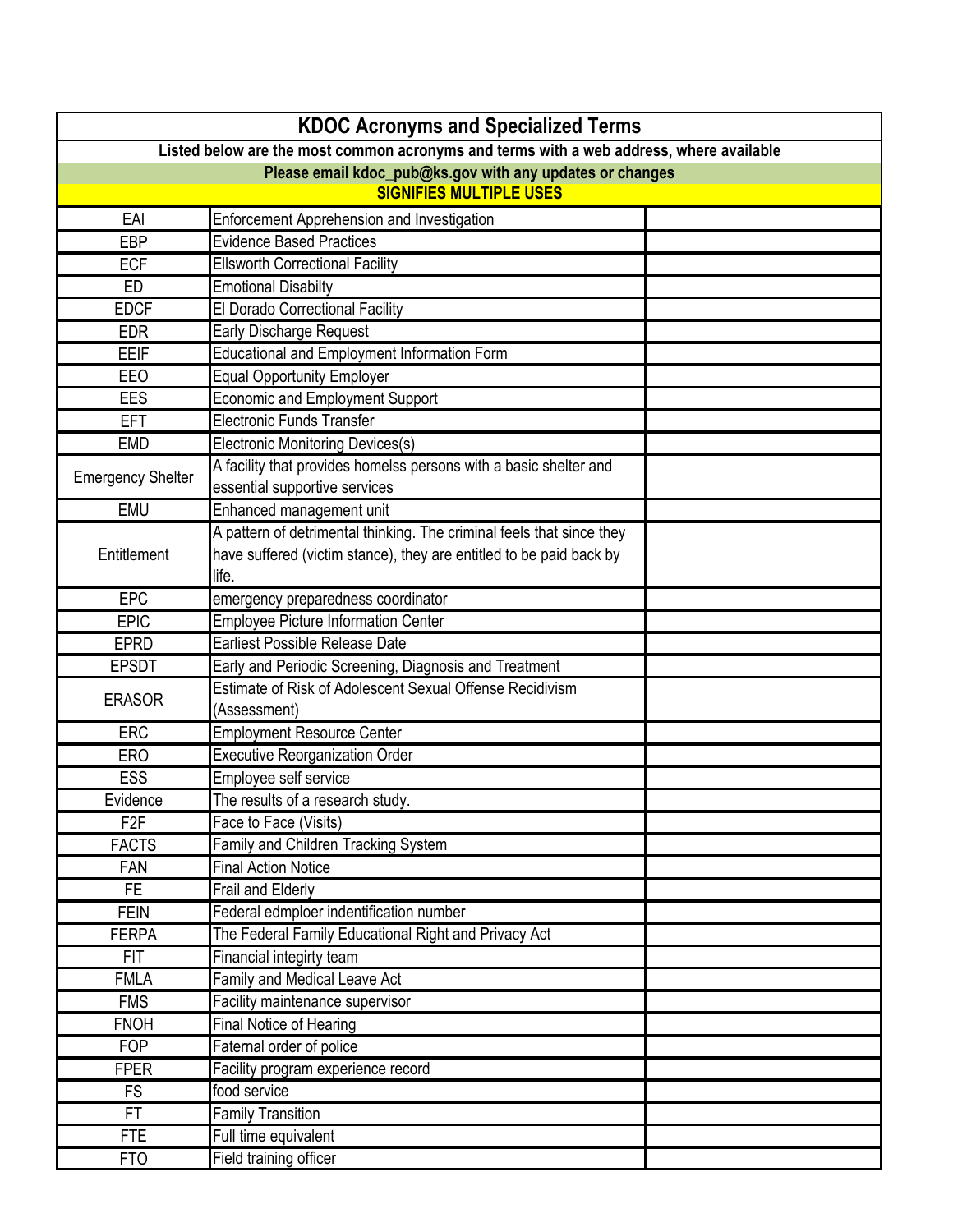|                                                                                         | <b>KDOC Acronyms and Specialized Terms</b>                   |  |  |
|-----------------------------------------------------------------------------------------|--------------------------------------------------------------|--|--|
| Listed below are the most common acronyms and terms with a web address, where available |                                                              |  |  |
| Please email kdoc_pub@ks.gov with any updates or changes                                |                                                              |  |  |
|                                                                                         | <b>SIGNIFIES MULTIPLE USES</b>                               |  |  |
| <b>FVSL</b>                                                                             | <b>Facility Victim Services Liaison</b>                      |  |  |
| <b>FY</b>                                                                               | <b>Fiscal Year</b>                                           |  |  |
| GAAP                                                                                    | Generally accepted accounting principles                     |  |  |
| GAL                                                                                     | Guardian Ad Litem                                            |  |  |
| <b>GCMS</b>                                                                             | Gas chromatograpy mass spectrometry                          |  |  |
| <b>GED</b>                                                                              | <b>General Educational Development</b>                       |  |  |
| GL                                                                                      | General Ledger                                               |  |  |
| GO                                                                                      | <b>General Order</b>                                         |  |  |
| <b>GPS</b>                                                                              | global positioning system                                    |  |  |
| <b>GR</b>                                                                               | <b>Guidelines Release</b>                                    |  |  |
| GT                                                                                      | Good time                                                    |  |  |
| <b>HCBS</b>                                                                             | Home and community based services                            |  |  |
| <b>HCF</b>                                                                              | <b>Hutchinson Correctional Facility</b>                      |  |  |
| <b>HIPAA</b>                                                                            | Health Insurance Portability and Accountability Act          |  |  |
| HO                                                                                      | <b>Hearing Officer</b>                                       |  |  |
| <b>HR</b>                                                                               | Human Resources                                              |  |  |
| <b>HRT</b>                                                                              | High Risk Transport OR Hostage Resuce Team                   |  |  |
| <b>HSA</b>                                                                              | Health Safety Administrator OR Health Services Administrator |  |  |
| <b>HSO</b>                                                                              | Health Services Office (also known as medical)               |  |  |
| <b>HUD</b>                                                                              | Housing and Urban Development                                |  |  |
| <b>HWC</b>                                                                              | <b>Handle With Care</b>                                      |  |  |
| I/GS                                                                                    | <b>Intervention/Graduated Sanctions</b>                      |  |  |
| <b>IAP</b>                                                                              | incident action plan                                         |  |  |
| <b>IBARS</b>                                                                            | Internet Budget and Reporting System                         |  |  |
| <b>IBF</b>                                                                              | Inmate Benefit Fund                                          |  |  |
| IC                                                                                      | Incident commander                                           |  |  |
| <b>ICAOS</b>                                                                            | Interstate compant for adult offender supervision            |  |  |
| <b>ICC</b>                                                                              | interstate corrections compact                               |  |  |
| <b>ICE</b>                                                                              | Immigration and Customs Enforcement                          |  |  |
| <b>ICJ</b>                                                                              | Interstate Compact for Juveniles                             |  |  |
| <b>ICPC</b>                                                                             | Interstate Compact on the Placement of Children              |  |  |
| <b>ICS</b>                                                                              | <b>Incident command systems</b>                              |  |  |
| <b>ICSC</b>                                                                             | Incident command systems for corrections                     |  |  |
| ID                                                                                      | Identification                                               |  |  |
| <b>IDD</b>                                                                              | Intellectual and developmentally disabled                    |  |  |
| <b>IEP</b>                                                                              | Individualized Education Plan                                |  |  |
| <b>IFB</b>                                                                              | <b>Invitation for Bid</b>                                    |  |  |
| <b>IFR</b>                                                                              | <b>Improving Family Relationships</b>                        |  |  |
| $\mathbf{III}$                                                                          | Interstate Identification Index                              |  |  |
| IL                                                                                      | Independent Living                                           |  |  |
| <b>IMD</b>                                                                              | Institute for Mental Disease                                 |  |  |
| <b>IMPP</b>                                                                             | <b>Internal Management Policy and Procedures</b>             |  |  |
| IMU                                                                                     | Intensive Management Unit                                    |  |  |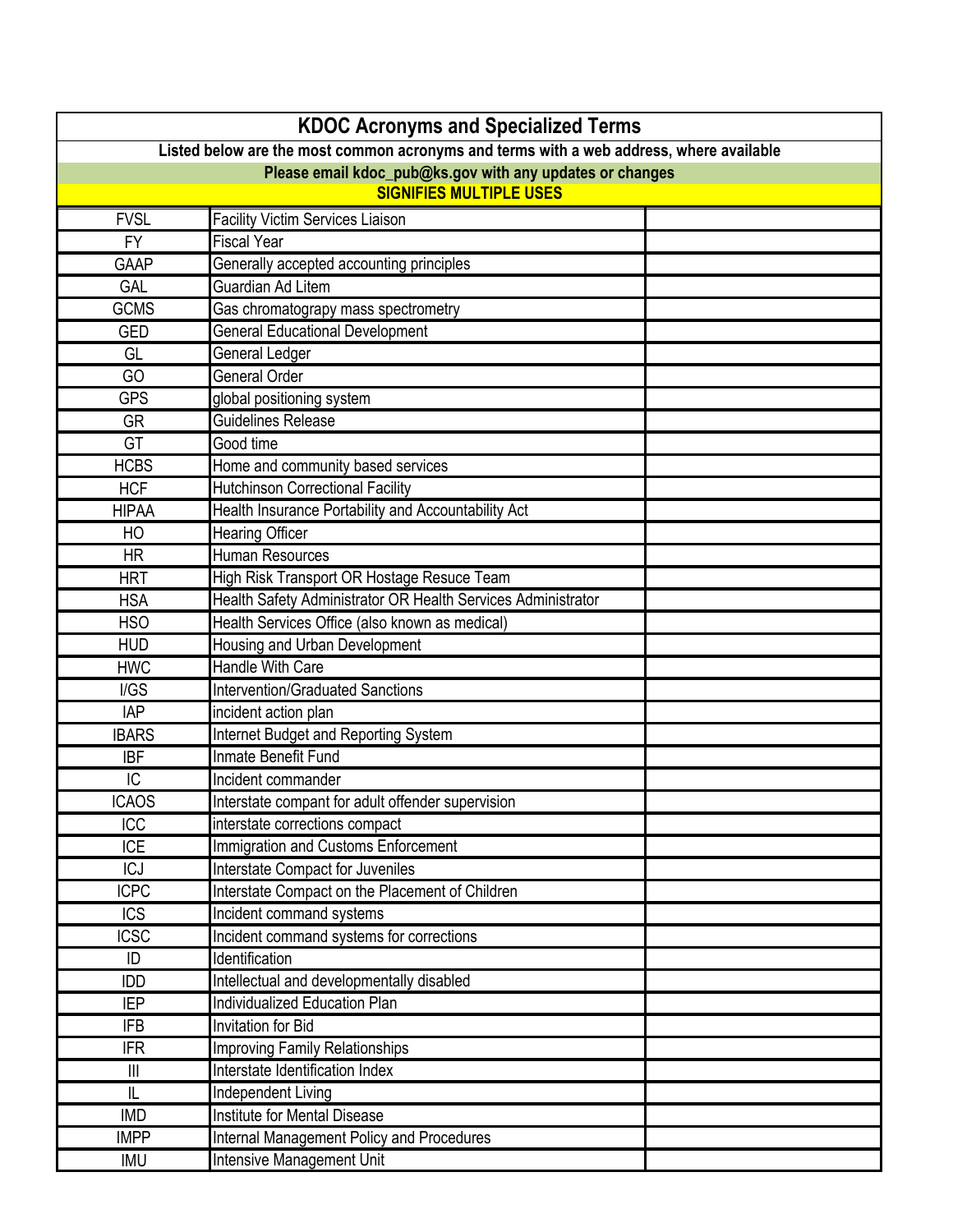| <b>KDOC Acronyms and Specialized Terms</b>                                              |                                                                      |                                                                |
|-----------------------------------------------------------------------------------------|----------------------------------------------------------------------|----------------------------------------------------------------|
| Listed below are the most common acronyms and terms with a web address, where available |                                                                      |                                                                |
|                                                                                         | Please email kdoc_pub@ks.gov with any updates or changes             |                                                                |
|                                                                                         | <b>SIGNIFIES MULTIPLE USES</b>                                       |                                                                |
|                                                                                         | Measures built into the plan so that an evaluator can later identify |                                                                |
| <b>Intake Measures</b>                                                                  | whether the program "got" the right people and that these people did |                                                                |
|                                                                                         | have the identified criminogenic needs.                              |                                                                |
| IP                                                                                      | <b>Intervention Plan</b>                                             |                                                                |
| <b>IPA</b>                                                                              | inmate program agreement                                             |                                                                |
| <b>IPBA</b>                                                                             | In Program Behavioral Assessment                                     |                                                                |
| <b>IPO</b>                                                                              | Instiutional parole officer                                          |                                                                |
| <b>IPP</b>                                                                              | inmate program plan                                                  |                                                                |
| IR                                                                                      | Incident Report                                                      |                                                                |
| <b>ISO</b>                                                                              | Intensive supervision officer                                        |                                                                |
| $\mathsf{I}\mathsf{T}$                                                                  | Information Technology                                               |                                                                |
| <b>JABG</b>                                                                             | Juvenile Accountability Block Grant                                  |                                                                |
| <b>JAIBG</b>                                                                            | Juvenile Accountability Incentive Block Grants                       |                                                                |
| <b>JCAB</b>                                                                             | Juvenile Corrections Advisory Board                                  |                                                                |
| <b>JCEC</b>                                                                             | Juvenile Crime Enforcement Coalition                                 |                                                                |
| <b>JCF</b>                                                                              | Juvenile Correctional Facility                                       |                                                                |
| <b>JCFS</b>                                                                             | Juvenile Correctional Facility System (replaced with Athena)         |                                                                |
| <b>JCO</b>                                                                              | Juvenile Corrections Officer                                         |                                                                |
| JD                                                                                      | <b>Judicial District</b>                                             |                                                                |
| <b>JDAI</b>                                                                             | Juenile Detention Alternatives Initiative                            |                                                                |
| <b>JDC</b>                                                                              | Juvenile Detention Center                                            |                                                                |
| JE                                                                                      | Journal Entry                                                        |                                                                |
| <b>JIAS</b>                                                                             | Juvenile Intake and Assessment System                                |                                                                |
| <b>JISP</b>                                                                             | Juvenile Intensive Supervision Probation                             |                                                                |
| <b>JJA</b>                                                                              | Juvenile Justice Authority                                           |                                                                |
| <b>JJAIMS</b>                                                                           | Legacy juvenile system                                               |                                                                |
| <b>JJFC</b>                                                                             | Juvenile Justice Foster Care                                         |                                                                |
| <b>JJIAMS</b>                                                                           | Juvenile Justice Intake and Assessment Management System             |                                                                |
| <b>JJIS</b>                                                                             | Juvenile Justice Information System                                  |                                                                |
| <b>JO</b>                                                                               | Juvenile Offender                                                    |                                                                |
| <b>JR</b>                                                                               | <b>Job Readiness</b>                                                 |                                                                |
| <b>JRAS</b>                                                                             | Juvenile Risk Assessmsent Scale (Assessment)                         |                                                                |
| <b>JS</b>                                                                               | Juvenile Services                                                    |                                                                |
| <b>JSOAP</b>                                                                            | Juvenile Sex Offender Assessment Protocol (Assessment)               |                                                                |
| <b>JTPA</b>                                                                             | Job Training Partnership Act                                         |                                                                |
| KA                                                                                      | Known Aggressor                                                      |                                                                |
| <b>KACP</b>                                                                             | Kansas Association of Chiefs of Police                               |                                                                |
| KAG                                                                                     | <b>Kansas Advisory Group</b>                                         |                                                                |
| <b>KAR</b>                                                                              | Kansas Administrative Regulation                                     |                                                                |
| <b>KASPER</b>                                                                           | Kansas Adult supervised population electronic respository            | https://kdocrepository.doc.ks.gov/ka<br>sper/search/disclaimer |
| <b>KBH</b>                                                                              | Kan-Be-Healthy                                                       |                                                                |
| KBI                                                                                     | Kansas Bureau of Investigation                                       |                                                                |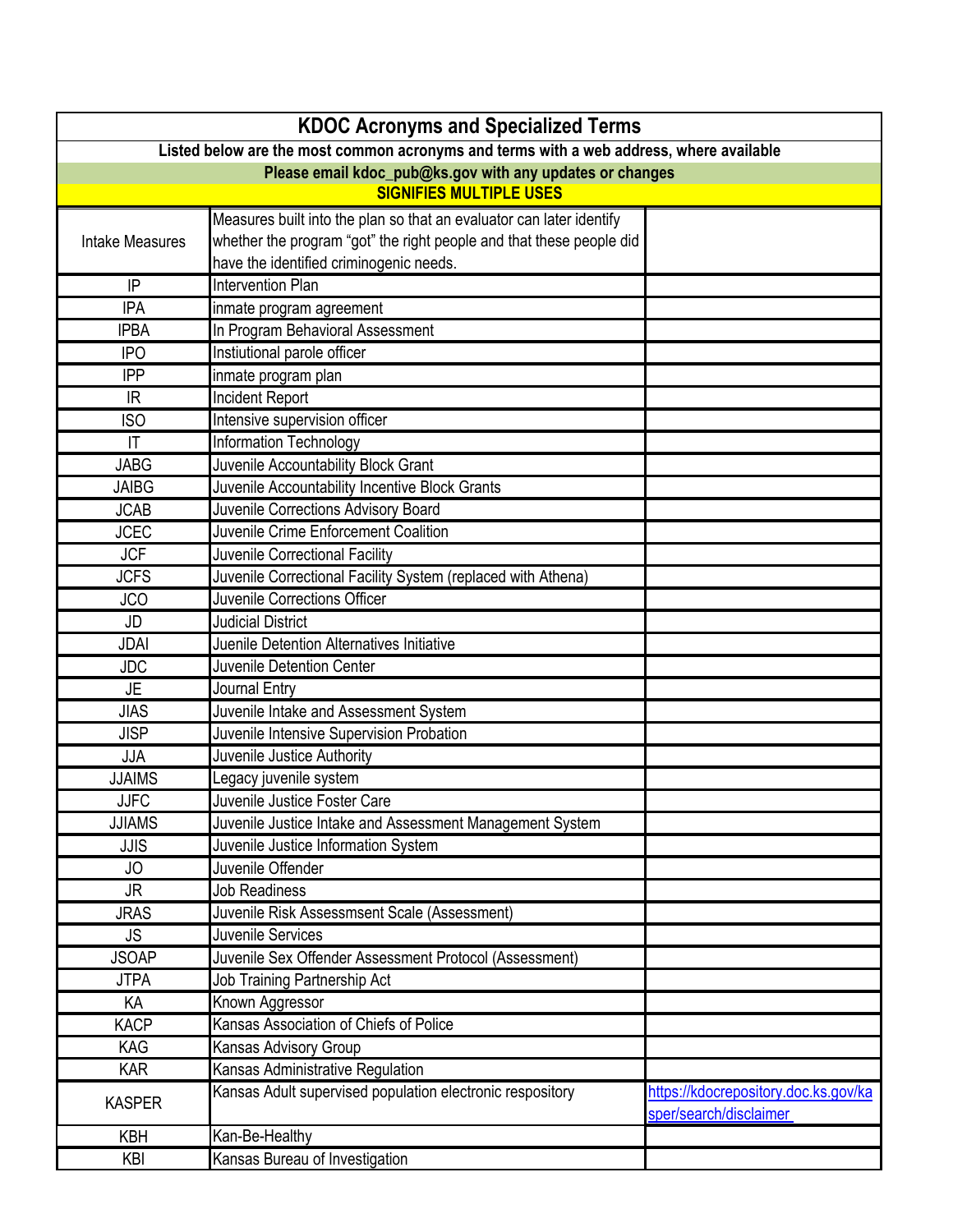| <b>KDOC Acronyms and Specialized Terms</b>                                              |                                                                            |                           |
|-----------------------------------------------------------------------------------------|----------------------------------------------------------------------------|---------------------------|
| Listed below are the most common acronyms and terms with a web address, where available |                                                                            |                           |
| Please email kdoc_pub@ks.gov with any updates or changes                                |                                                                            |                           |
| <b>SIGNIFIES MULTIPLE USES</b>                                                          |                                                                            |                           |
| <b>KCA</b>                                                                              | Kansas Correctional Association                                            |                           |
| KCI                                                                                     | Kansas Correctional Industries                                             |                           |
| <b>KCJIS</b>                                                                            | Kansas Criminal Justice Informaiton System                                 |                           |
| <b>KCSL</b>                                                                             | Kansas Children's Service League                                           |                           |
| <b>KDADS</b>                                                                            | Kansas Department for Aging and Disability Services                        | https://kdads.ks.gov/home |
| <b>KDHE</b>                                                                             | Kansas Department of Health and Environment                                | https://www.kdheks.gov/   |
| <b>KDOC</b>                                                                             | Kansas Department of Corrections                                           | www.doc.ks.gov            |
| <b>KDRS</b>                                                                             | Kansas Debt Recovery System                                                |                           |
| <b>KGIA</b>                                                                             | Kansas Gang Investigators Association                                      |                           |
| <b>KGS</b>                                                                              | Kansas Gas Service                                                         |                           |
| <b>KHP</b>                                                                              | Kansas Highway Patrol                                                      |                           |
| <b>KHPA</b>                                                                             | Kansas Health Policy Authority                                             |                           |
| <b>KHS</b>                                                                              | <b>Kansas Health Solutions</b>                                             |                           |
| <b>KIBRS</b>                                                                            | Kansas Incident Based Reporting System                                     |                           |
| KJCC (KJ)                                                                               | Kansas Juvenile Correctional Complex                                       |                           |
| <b>KJJIS</b>                                                                            | Kansas Juvenile Justice Incident System                                    |                           |
| <b>KLER</b>                                                                             | Kansas Law Enforcement Reporting                                           |                           |
| <b>KLETC</b>                                                                            | Kansas Law Enforcement Training Center                                     |                           |
| <b>KNOA</b>                                                                             | Kansas Narcotic Officers Association                                       |                           |
| KOR3P                                                                                   | Kansas Offender risk reduction and reentry                                 |                           |
| <b>KOSE</b>                                                                             | Kansas organization of state employees                                     |                           |
| <b>KPERS</b>                                                                            | Kansas public employee retirement system                                   |                           |
| <b>KPRC</b>                                                                             | Kansas Protection Reporting Center                                         |                           |
| <b>KSA</b>                                                                              | Kansas Statutes Annotated                                                  |                           |
| <b>KSAR</b>                                                                             | Kansas Standard Arrest Report                                              |                           |
| <b>KSOR</b>                                                                             | Kansas Standards Offense Report                                            |                           |
| <b>KTOP</b>                                                                             | Kansas Treasury offset program                                             |                           |
| <b>KYA</b>                                                                              | Kansas Youth Authority                                                     |                           |
| <b>LASO</b>                                                                             | Local agency security officer                                              |                           |
| LBSW                                                                                    | <b>Licensed Bachelor of Social Work</b>                                    |                           |
| <b>LCF</b>                                                                              | <b>Lansing Correctional Facility</b>                                       |                           |
| <b>LCMHF</b>                                                                            | Larned Correctional Mental Health Facility                                 |                           |
| LD                                                                                      | Learning Disability                                                        |                           |
| <b>LEO</b>                                                                              | Law Enforcement Officer                                                    |                           |
| <b>LGHS</b><br><b>LGTC</b>                                                              | Lawrence-Gardner High School<br>Loss of good time                          |                           |
|                                                                                         | Living situations in which an individual or family lacks fixed, regular    |                           |
|                                                                                         | and adequate nighttime residence; 1. primary residence is not meant        |                           |
|                                                                                         | for human habilitation 2. living in a public or private shelter 3. exiting |                           |
| Literally homeless                                                                      | an institution where they have resided for 90 days or less AND who         |                           |
|                                                                                         | resided in an emergency shelter or place not meant for human               |                           |
|                                                                                         | habitation immediately prior to entering the institution                   |                           |
|                                                                                         |                                                                            |                           |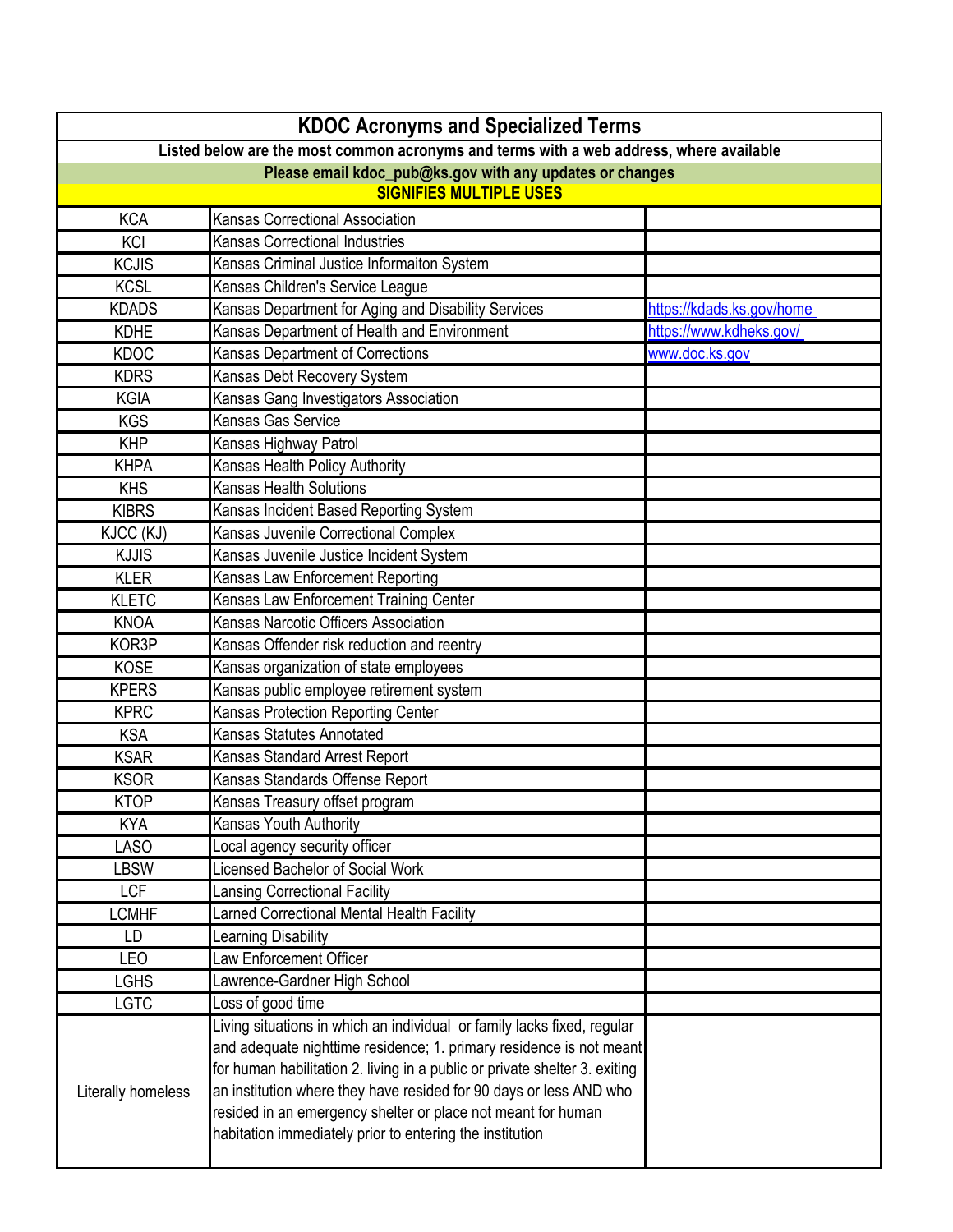| <b>KDOC Acronyms and Specialized Terms</b>                                              |                                                                      |  |
|-----------------------------------------------------------------------------------------|----------------------------------------------------------------------|--|
| Listed below are the most common acronyms and terms with a web address, where available |                                                                      |  |
| Please email kdoc_pub@ks.gov with any updates or changes                                |                                                                      |  |
|                                                                                         | <b>SIGNIFIES MULTIPLE USES</b>                                       |  |
|                                                                                         | The most common method for reviewing research. Using this            |  |
| Literature Review                                                                       | approach, the researcher reads the studies that are available on a   |  |
|                                                                                         | topic and then summarizes the major conclusions from that body of    |  |
|                                                                                         | research.                                                            |  |
| <b>LMHP</b>                                                                             | icensed Mental Health Professional                                   |  |
| <b>LMS</b>                                                                              | Learning Management System                                           |  |
| <b>LMSW</b>                                                                             | Licensed Master Social Worker                                        |  |
| LOS                                                                                     | Length of Stay, Level of Service                                     |  |
| <b>LPA</b>                                                                              | Legislative Post Audit                                               |  |
| LS-CMI                                                                                  | evel of Service - Case Management Inventory                          |  |
| <b>LSIR</b>                                                                             | Level of Service Inventory - Revised                                 |  |
| <b>LTM</b>                                                                              | Long term medical                                                    |  |
| LU                                                                                      | Living Unit                                                          |  |
| LUO                                                                                     | Living unit officer                                                  |  |
| LUS                                                                                     | Living unit supervisor                                               |  |
| M4S                                                                                     | <b>Mentoring for Success</b>                                         |  |
| <b>MACI</b>                                                                             | Million Adolescent Clinical Inventory (Assessment)                   |  |
| <b>MAX</b>                                                                              | Maximum custody                                                      |  |
| <b>MAYSI</b>                                                                            | Massachusetts Youth Screening Instrument (Assessment)                |  |
| <b>MCO</b>                                                                              | Managed Care Organization                                            |  |
| <b>MDT</b>                                                                              | Multi Disciplinary Team                                              |  |
| Mean                                                                                    | term for average                                                     |  |
| <b>MED</b>                                                                              | Medium custody                                                       |  |
| Median                                                                                  | middle number, or average of tied two middle numbers                 |  |
|                                                                                         | This approach uses a quantitative statistical synthesis of research  |  |
| Meta-Analysis                                                                           | findings in a body of literature. Meta-analysis computes the "effect |  |
|                                                                                         | size" between the treatment and the outcome variable.                |  |
| <b>MH</b>                                                                               | <b>Mental Health</b>                                                 |  |
| MI                                                                                      | Motivational Interviewing                                            |  |
| <b>MIN</b>                                                                              | Minimum custody                                                      |  |
| <b>MMIS</b>                                                                             | Medicaid Management Information System                               |  |
| <b>MOA</b>                                                                              | Memorandum of Agreement                                              |  |
| Mode                                                                                    | most common number in the data                                       |  |
| <b>MOSAIC</b>                                                                           | Management of Sex Offenders Across Integrated Communities            |  |
|                                                                                         | (Grant)                                                              |  |
| <b>MOU</b>                                                                              | Memorandum of Understanding                                          |  |
| <b>MRA</b>                                                                              | More restricted area                                                 |  |
| <b>MRT</b>                                                                              | <b>Moral Recognition Therapy</b>                                     |  |
| <b>MSDS</b>                                                                             | Material Data Safety sheet                                           |  |
| <b>MST</b>                                                                              | Multi-Systemic Therapy                                               |  |
| <b>NCCD</b>                                                                             | National Council on Crime and Delinquency                            |  |
| <b>NCCER</b>                                                                            | National Center for Construction Education Research                  |  |
| <b>NCF</b>                                                                              | Norton Correctional Facility                                         |  |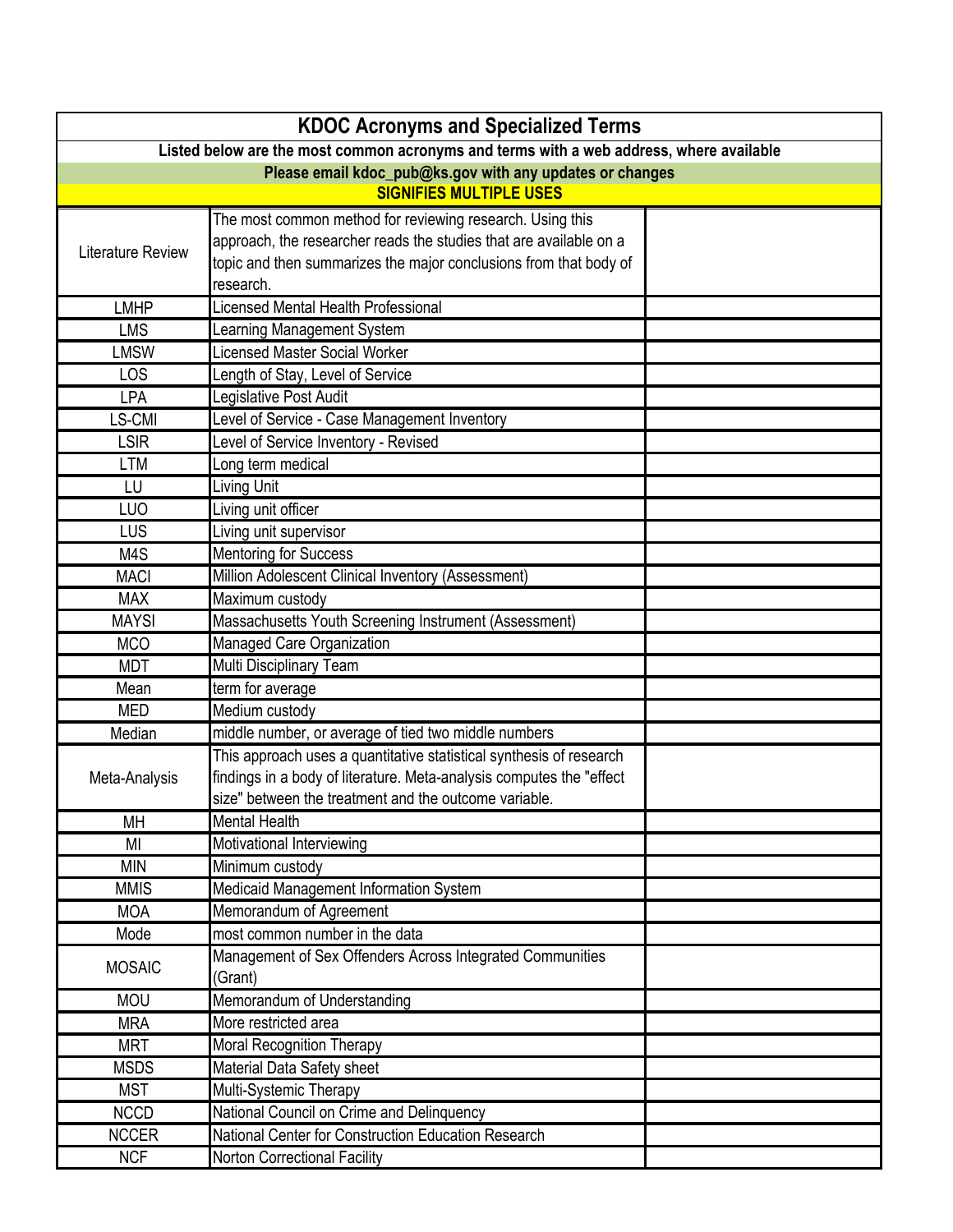| <b>KDOC Acronyms and Specialized Terms</b>                                              |                                                                       |  |  |
|-----------------------------------------------------------------------------------------|-----------------------------------------------------------------------|--|--|
| Listed below are the most common acronyms and terms with a web address, where available |                                                                       |  |  |
|                                                                                         | Please email kdoc_pub@ks.gov with any updates or changes              |  |  |
|                                                                                         | <b>SIGNIFIES MULTIPLE USES</b>                                        |  |  |
| <b>NCIC</b>                                                                             | National Crime Information Center                                     |  |  |
| <b>NCJFCJ</b>                                                                           | National Council of Juvenile/Family Court Judges                      |  |  |
| <b>NCJRS</b>                                                                            | National Criminal Justice Reference Service                           |  |  |
| <b>NDA</b>                                                                              | Non-Disclosure Agreement                                              |  |  |
|                                                                                         | The needs principle recognizes that in order to reduce recidivism, we |  |  |
| <b>Needs Principle</b>                                                                  | must treat the criminogenic needs, or the predictors of criminal      |  |  |
|                                                                                         | behavior.                                                             |  |  |
| <b>NFMH</b>                                                                             | Nursing Facilty for Mental Health                                     |  |  |
| <b>NH</b>                                                                               | <b>Nursing Home</b>                                                   |  |  |
| <b>NIBRS</b>                                                                            | National Incident Based Reporting System                              |  |  |
| <b>NIC</b>                                                                              | National Institute of Corrections                                     |  |  |
| <b>NIDA</b>                                                                             | National Institute on Drug Abuse                                      |  |  |
| <b>NIMS</b>                                                                             | National incident management system                                   |  |  |
| <b>NOH</b>                                                                              | Notice of Hearing                                                     |  |  |
| <b>NPLH</b>                                                                             | No Place Like Home (Grant)                                            |  |  |
| <b>NPR</b>                                                                              | Northern Parole Region                                                |  |  |
| <b>NRCT</b>                                                                             | Natural Response Control Tactics                                      |  |  |
| <b>NYTD</b>                                                                             | <b>National Youth in Transition Database</b>                          |  |  |
| <b>OC</b>                                                                               | <b>Office Contacts</b>                                                |  |  |
| OC Spray                                                                                | Pepper spray - oleoresin capsicum                                     |  |  |
| <b>OCF</b>                                                                              | <b>Oswego Correctional Facility</b>                                   |  |  |
| <b>OEM</b>                                                                              | Original equipment manufacturer                                       |  |  |
| <b>OIC</b>                                                                              | Officer in Charge                                                     |  |  |
| <b>OJA</b>                                                                              | Office of Judicial Administration                                     |  |  |
| <b>OJJDP</b>                                                                            | Office of Juvenile Justice and Delinquency Prevention                 |  |  |
| <b>OJT</b>                                                                              | On the job training                                                   |  |  |
| <b>OKP</b>                                                                              | Only Known Provider                                                   |  |  |
| <b>OMIS</b>                                                                             | Offender management information system                                |  |  |
| <b>OOA</b>                                                                              | Order of Appearance                                                   |  |  |
| <b>OPPLA</b>                                                                            | Other Planned Permanent Living Arrangement                            |  |  |
| <b>OSL</b>                                                                              | Operational staffing level                                            |  |  |
| <b>OSR</b>                                                                              | <b>Other Security Risk</b>                                            |  |  |
| <b>OT</b>                                                                               | Overtime                                                              |  |  |
| <b>OTC</b>                                                                              | Out to court                                                          |  |  |
| <b>Outcome Evaluations</b>                                                              | The evaluations of whether clients have changed after they have       |  |  |
|                                                                                         | gone through the intervention(s).                                     |  |  |
| <b>OVS</b>                                                                              | Office of Victim Services                                             |  |  |
| <b>OWDS</b>                                                                             | Offender Workforce Development Specialist                             |  |  |
| P <sub>2</sub> P                                                                        | Peer to Peer                                                          |  |  |
| PA                                                                                      | <b>Prior Authorization</b>                                            |  |  |
| <b>PACT</b>                                                                             | Positive Achievement Change Tool (Assessment)                         |  |  |
| PAG                                                                                     | <b>Provider Advisory Group</b>                                        |  |  |
| PAHP                                                                                    | Pre-paid Ambulatory Health Plan                                       |  |  |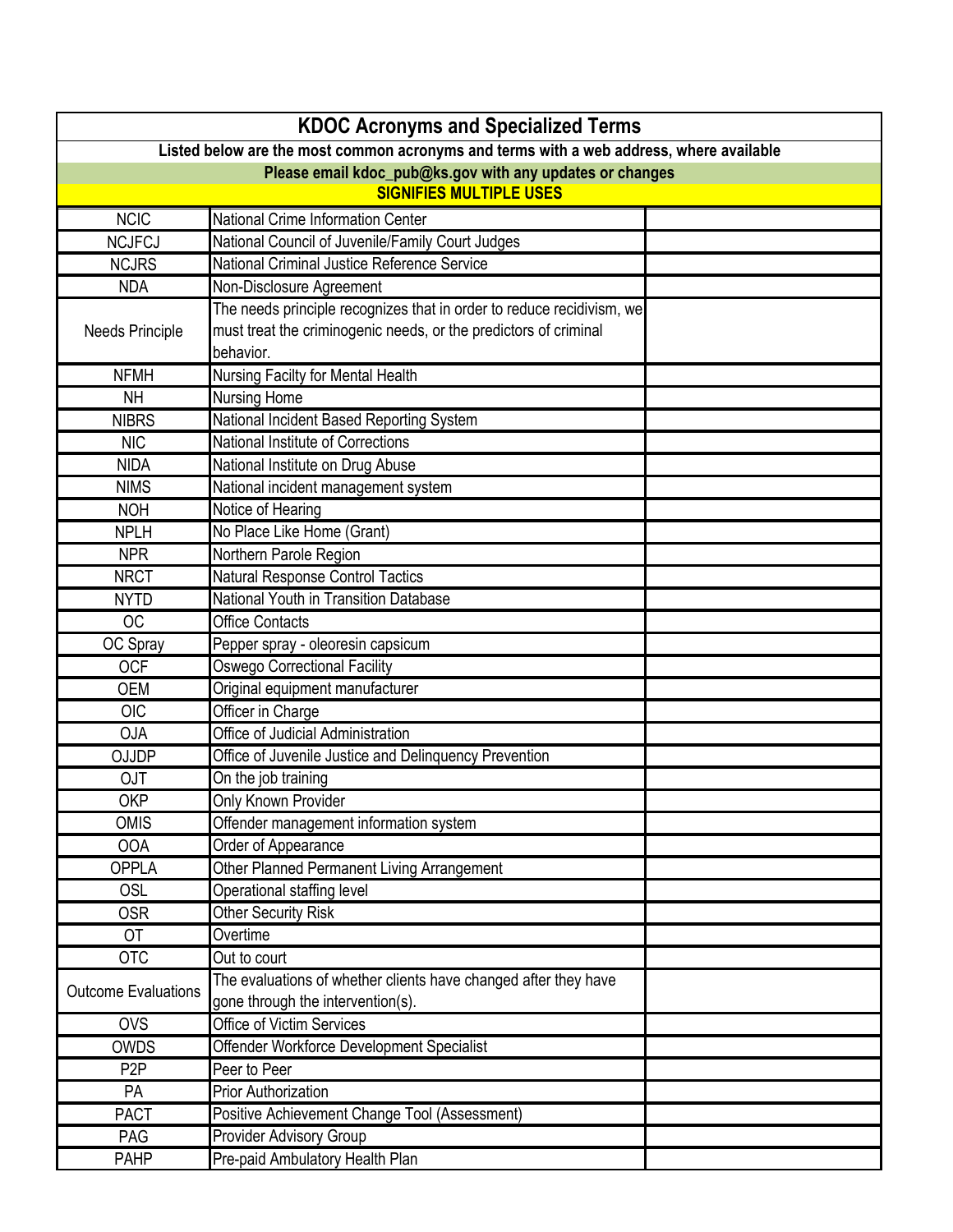| <b>KDOC Acronyms and Specialized Terms</b>                                              |                                                                  |  |
|-----------------------------------------------------------------------------------------|------------------------------------------------------------------|--|
| Listed below are the most common acronyms and terms with a web address, where available |                                                                  |  |
| Please email kdoc_pub@ks.gov with any updates or changes                                |                                                                  |  |
|                                                                                         | <b>SIGNIFIES MULTIPLE USES</b>                                   |  |
| PBA                                                                                     | Procurement business administration                              |  |
| PBB                                                                                     | Performance based budgeting                                      |  |
| <b>PBS</b>                                                                              | Performance Based Standards                                      |  |
|                                                                                         | Protective Custody - resident request to be put on this status   |  |
| PC                                                                                      | because they feel threatened by other residents. Must be         |  |
|                                                                                         | reviewed/approved by Warden/Superintendent.                      |  |
| PCI                                                                                     | Program Consultant I                                             |  |
| PCII                                                                                    | Program Consultant II                                            |  |
| <b>PCIR</b>                                                                             | protective custody incident report                               |  |
| <b>PCM</b>                                                                              | Policy compliance manager OR PREA Compliance Manager             |  |
| <b>PCS</b>                                                                              | Public Comment Session - open hearing to review comments in      |  |
|                                                                                         | opposition or support of an offender's release from prison       |  |
| <b>PD</b>                                                                               | Physical Disability OR Parole Director                           |  |
| PDI                                                                                     | <b>Pre Disposition Report</b>                                    |  |
| <b>PE</b>                                                                               | Parole Eligibility                                               |  |
| Permanent supporitve                                                                    | A program that offers persons who are literally homeless with a  |  |
| housing                                                                                 | disabling conditions subsidize permanent hosuing and wraparound  |  |
|                                                                                         | supportive services.                                             |  |
| PH                                                                                      | <b>Preliminary Hearing</b>                                       |  |
| PHD                                                                                     | Pre-Hearing Detention                                            |  |
| <b>PIHP</b>                                                                             | Pre-paid In-patient Health Plan                                  |  |
| <b>PIO</b>                                                                              | public information officer                                       |  |
| PIP/WER                                                                                 | Privileges and Incentives Program/Weekly Expectation Review      |  |
| <b>PMC</b>                                                                              | Program management committee                                     |  |
| <b>PMIB</b>                                                                             | Pooled money investment board                                    |  |
| <b>PMP</b>                                                                              | Performance management plan                                      |  |
| <b>PNC</b>                                                                              | Procurement negoitiating committee                               |  |
| PO                                                                                      | Purchase Order                                                   |  |
| POD                                                                                     | Purpose of Detention                                             |  |
| <b>POP</b>                                                                              | short for "population"                                           |  |
| <b>POSIT</b>                                                                            | Problem Oriented Screening Instrument for Teenagers (Assessment) |  |
| POV                                                                                     | Privately owned vehicle                                          |  |
| <b>PP</b>                                                                               | <b>Permanent Party</b>                                           |  |
| <b>PPC</b>                                                                              | <b>Police Protective Custody</b>                                 |  |
| <b>PPS</b>                                                                              | Prevention and Protection Services OR Physical Plant Supervisor  |  |
| <b>PR</b>                                                                               | <b>Purchase Requisition OR Post Release</b>                      |  |
| <b>PRB</b>                                                                              | <b>Prisoner Review Board</b>                                     |  |
| <b>PREA</b>                                                                             | <b>Prison Rape Elimination Act</b>                               |  |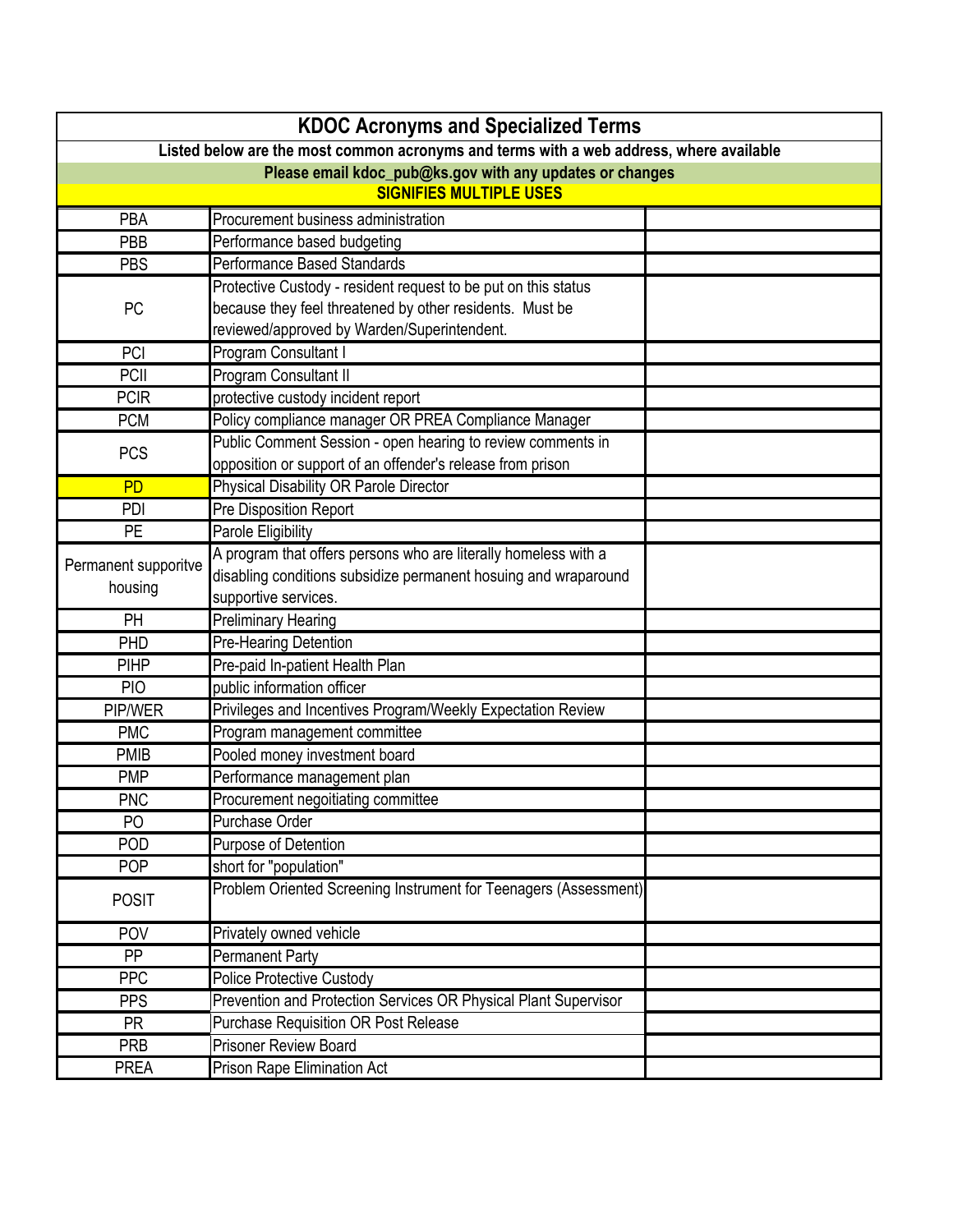| <b>KDOC Acronyms and Specialized Terms</b>                                              |                                                                                                                                   |  |
|-----------------------------------------------------------------------------------------|-----------------------------------------------------------------------------------------------------------------------------------|--|
| Listed below are the most common acronyms and terms with a web address, where available |                                                                                                                                   |  |
| Please email kdoc_pub@ks.gov with any updates or changes                                |                                                                                                                                   |  |
|                                                                                         | <b>SIGNIFIES MULTIPLE USES</b>                                                                                                    |  |
|                                                                                         | Living situations in which an individual or family lacks stable hosuing,                                                          |  |
|                                                                                         | often doublling up with friends or family without having resources                                                                |  |
| <b>Precariously Housed</b>                                                              | needed to leave, living day to day in motels for which they are payiny                                                            |  |
|                                                                                         | and/or having a history of frequent moves/evictions due to low                                                                    |  |
|                                                                                         | income or lack of resources                                                                                                       |  |
| <b>Process Evaluations</b>                                                              | The evaluations of what is going on in the organization/agency                                                                    |  |
|                                                                                         | during the intervention(s).<br>short for "production", which is the live/operational version of a                                 |  |
| <b>PROD</b>                                                                             | system/application                                                                                                                |  |
|                                                                                         | facility residents who meet criteria per state statute and IMPP can                                                               |  |
| Program credit                                                                          | earn up to120 days off their incarceration time by successfully                                                                   |  |
|                                                                                         | completing an eligible risk reduction program.                                                                                    |  |
|                                                                                         | Program Drift is a situation where a program changes so much over                                                                 |  |
|                                                                                         | time that it no longer looks like the original program model. This is                                                             |  |
| Program Drift                                                                           | caused by staff who modify the original manual or program design                                                                  |  |
|                                                                                         | and is more likely in situations where groups are not supervised or                                                               |  |
|                                                                                         | monitored over time.                                                                                                              |  |
| PRT                                                                                     | <b>Primary Restraint Technique</b>                                                                                                |  |
| <b>PRTF</b>                                                                             | Psychiatric Residential Treatment Facility                                                                                        |  |
| <b>PS</b>                                                                               | Parole Supervisor                                                                                                                 |  |
| PSI                                                                                     | Pre Sentence Investigation                                                                                                        |  |
| PTF                                                                                     | <b>Prevention Trust Fund</b>                                                                                                      |  |
| PV                                                                                      | Parole Violator OR Private vehicle                                                                                                |  |
| <b>PVSL</b>                                                                             | Parole Victim Serivces Liaison                                                                                                    |  |
| QA                                                                                      | <b>Quality Assurance</b>                                                                                                          |  |
| QRS                                                                                     | <b>Quarterly Reporting System</b>                                                                                                 |  |
| R <sub>3</sub>                                                                          | <b>Risk Reduction and Reentry</b>                                                                                                 |  |
| R3C                                                                                     | R3 (Reentry) Coordinator                                                                                                          |  |
| <b>RADAC</b>                                                                            | Regional Alcohol and Drug Assessment Center                                                                                       |  |
| RAI                                                                                     | <b>Risk Assessment Instrument</b>                                                                                                 |  |
|                                                                                         | A permanent housing program that offers time-limited rental<br>assistance and supportive services to individuals and families who |  |
| Rapid Rehousing                                                                         | are literally homeless.                                                                                                           |  |
| <b>RDU</b>                                                                              | <b>Reception and Diagnostic Unit</b>                                                                                              |  |
| Recidivism                                                                              | The tendency of a convicted person to reoffend (criminal relapse).                                                                |  |
|                                                                                         | A change in the behavior of the offender produced by interventions                                                                |  |
| Rehabilitation                                                                          | or services.                                                                                                                      |  |
|                                                                                         | The responsivity principle states that styles and modes of service                                                                |  |
| <b>Responsivity Principle</b>                                                           | must be matched to the learning styles and abilities of the offender.                                                             |  |
| <b>RFC</b>                                                                              | Return from court                                                                                                                 |  |
| <b>RFP</b>                                                                              | Request For Proposal                                                                                                              |  |
| <b>RFQ</b>                                                                              | <b>Request for Quote</b>                                                                                                          |  |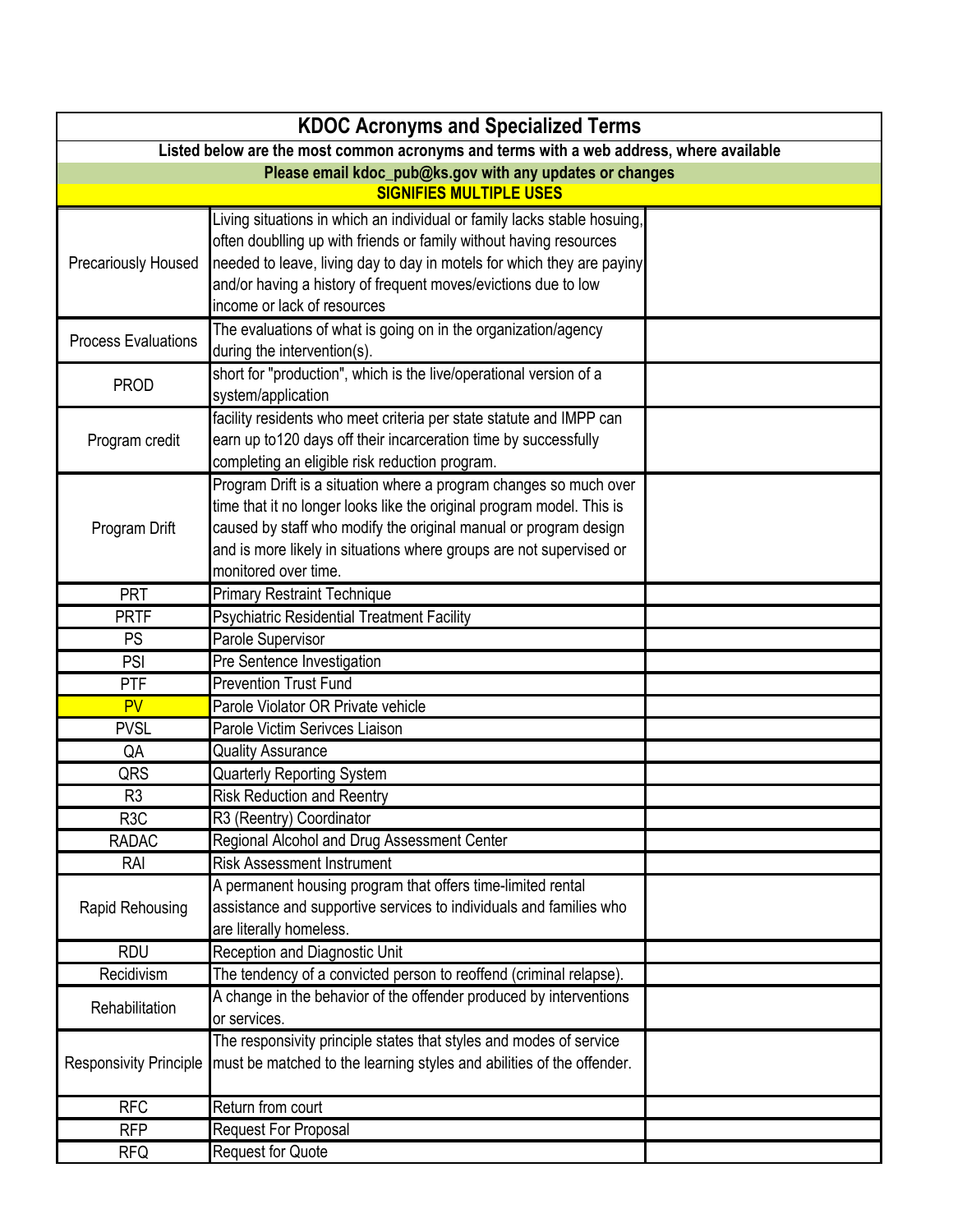| <b>KDOC Acronyms and Specialized Terms</b>                                              |                                                                            |  |
|-----------------------------------------------------------------------------------------|----------------------------------------------------------------------------|--|
| Listed below are the most common acronyms and terms with a web address, where available |                                                                            |  |
| Please email kdoc_pub@ks.gov with any updates or changes                                |                                                                            |  |
|                                                                                         | <b>SIGNIFIES MULTIPLE USES</b>                                             |  |
| <b>RH</b>                                                                               | <b>Revocation Hearing</b>                                                  |  |
|                                                                                         | Restrictive Housing (Unit) - Speciality unit used to house offenders       |  |
| RH(U)                                                                                   | who are an immediate security risk to tthemselves, others or the           |  |
|                                                                                         | facility                                                                   |  |
| <b>RHRB</b>                                                                             | <b>Restrictive Housing Review Board</b>                                    |  |
| <b>RHU</b>                                                                              | <b>Restricted Housing Unit</b>                                             |  |
|                                                                                         | A pattern of detrimental thinking. The criminal responds angrily to        |  |
| <b>Righteous Rage</b>                                                                   | anything they interpret as opposing what they want for themselves.         |  |
|                                                                                         | Anger is a major way of controlling people and situations.                 |  |
| <b>Risk</b>                                                                             | The probability of reoffending.                                            |  |
|                                                                                         | Assessment instruments are designed to predict future offending.           |  |
|                                                                                         | There are three generations of risk assessment. In the first               |  |
|                                                                                         | generation, the staff makes general predictions or global type             |  |
| <b>Risk Assessment</b>                                                                  | assessments about the offender. Second generation differs in that          |  |
|                                                                                         | the risk assessment instrument used is static, empirically based, and      |  |
|                                                                                         | validated. The third generation is virtually the same as the second        |  |
|                                                                                         | except that the risk assessment instrument used is both static and         |  |
|                                                                                         | dynamic (changeable).                                                      |  |
|                                                                                         | The intensity of intervention should correspond with recidivism risk.      |  |
| <b>Risk Principle</b>                                                                   | The higher the risk, the greater the intensity of intervention called for. |  |
|                                                                                         |                                                                            |  |
| <b>ROFW</b>                                                                             | Reaching out from within                                                   |  |
| <b>ROP</b>                                                                              | <b>Restriction of Privleges</b>                                            |  |
| <b>RRR</b>                                                                              | Religious resource room                                                    |  |
| <b>RRT</b>                                                                              | Rapid Response Team                                                        |  |
| <b>RTC</b>                                                                              | Restricted to cell                                                         |  |
| <b>SA</b>                                                                               | <b>Special Agent</b>                                                       |  |
| SA                                                                                      | Substance Abuse                                                            |  |
| <b>SACK</b>                                                                             | Substance abuse center of Kansas                                           |  |
| <b>SAIR</b>                                                                             | <b>Sexual Abuse Incident Reviews</b>                                       |  |
| SAM                                                                                     | Staging area manager                                                       |  |
| <b>SAMHSA</b>                                                                           | Substance Abuse and Mental Health Services Administration                  |  |
| <b>SANE</b>                                                                             | Sexual assault nurse examiner                                              |  |
| SAP                                                                                     | Substance Abuse Program                                                    |  |
| <b>SAS</b>                                                                              | Special agent supervisor                                                   |  |
| <b>SASSI</b>                                                                            | Substance Abuse Subtle Screening Inventory (Assessment)                    |  |
| SDD                                                                                     | Sentence Discharge Date                                                    |  |
|                                                                                         | This voucher choice program is the federal government's major              |  |
| Section 8 Housing                                                                       | program for assisting very low income families, elderly and the            |  |
| (Housing Choice<br>Voucher)                                                             | disables to afford decent, safe and sanitary hosuing it the private        |  |
|                                                                                         | market.                                                                    |  |
| <b>SED</b>                                                                              | Severely Emotionally Disturbed                                             |  |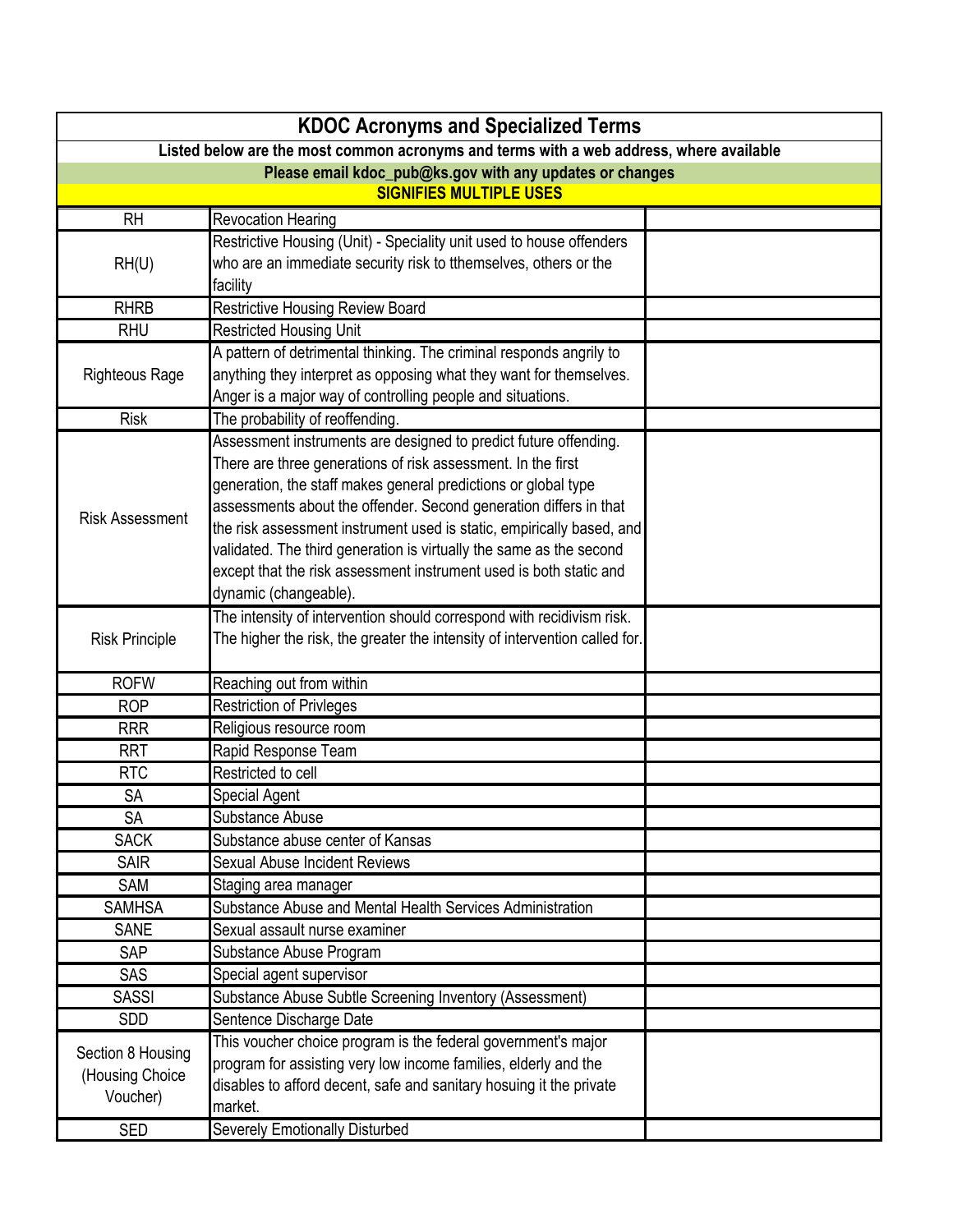|                                                          | <b>KDOC Acronyms and Specialized Terms</b>                                              |  |  |
|----------------------------------------------------------|-----------------------------------------------------------------------------------------|--|--|
|                                                          | Listed below are the most common acronyms and terms with a web address, where available |  |  |
| Please email kdoc_pub@ks.gov with any updates or changes |                                                                                         |  |  |
|                                                          | <b>SIGNIFIES MULTIPLE USES</b>                                                          |  |  |
|                                                          | Process measures describe what the staff did and whether or not                         |  |  |
| Service Delivery                                         | they administered the program as intended. They are about the                           |  |  |
| <b>Measures</b>                                          | program and its services.                                                               |  |  |
| <b>SGF</b>                                               | <b>State General Funds</b>                                                              |  |  |
| <b>SIRB</b>                                              | serious incident review board                                                           |  |  |
| <b>SISI</b>                                              | Suspicious Incidents in State Institution                                               |  |  |
| <b>SIT</b>                                               | strategic implementation teams                                                          |  |  |
|                                                          | Summary Judgment - A less formal disciplinary process between                           |  |  |
| SJ                                                       | staff and a resident. It's a short, simple process designed to                          |  |  |
|                                                          | immediately make a residnet accountable for his/her behavior.                           |  |  |
| <b>SLC</b>                                               | Spiritual life center                                                                   |  |  |
| <b>SMART</b>                                             | Statewide management, accounting & reporting tool                                       |  |  |
| <b>SMI</b>                                               | <b>Serious Mental illness</b>                                                           |  |  |
| SMU                                                      | special management unit                                                                 |  |  |
| <b>SO</b>                                                | Sex offender                                                                            |  |  |
| <b>SOAR</b>                                              | Successful Outcome Achieving Reentry (Grant)                                            |  |  |
| <b>SOC</b>                                               | State of Charges OR Secretary of Corrections                                            |  |  |
| SOP                                                      | Sex Offender Program OR Standard Operating Procedure                                    |  |  |
| <b>SORB</b>                                              | Sexual offending and/or related behaviors                                               |  |  |
| <b>SORNA</b>                                             | Sex Offender Registration and Notification Act                                          |  |  |
| <b>SORT</b>                                              | Special operations and response team                                                    |  |  |
| <b>SPMI</b>                                              | Severe and Persistent Mental Illness                                                    |  |  |
| <b>SPR</b>                                               | Southern Parole Region                                                                  |  |  |
| <b>SPSS</b>                                              | Statistical package for the social sciences, general software used for                  |  |  |
|                                                          | report building                                                                         |  |  |
| SQL                                                      | Structured Query Language - programming language used to pull                           |  |  |
|                                                          | datea from relational databases                                                         |  |  |
| <b>SRA</b>                                               | Shift rearragement                                                                      |  |  |
| SS                                                       | <b>Shift Supervisor</b>                                                                 |  |  |
| <b>SSA</b>                                               | Social Security Administration                                                          |  |  |
| SSC                                                      | Social Security Card                                                                    |  |  |
| <b>SSDI</b>                                              | Social security disability income                                                       |  |  |
| SSI                                                      | <b>Supplemental Security Income</b>                                                     |  |  |
| <b>SSN</b>                                               | <b>Social Security Number</b>                                                           |  |  |
| <b>SSO</b>                                               | <b>Special Security Order</b>                                                           |  |  |
| <b>SST</b>                                               | Special security team                                                                   |  |  |
| <b>STAR</b>                                              | Success Through Achieving Reintigration (Grant)                                         |  |  |
| <b>STG</b>                                               | security threat group                                                                   |  |  |
|                                                          | as part of SOP and SAP, participants complete what was previously                       |  |  |
| Success Plan                                             | called a "relapse prevention plan." It includes identified risks,                       |  |  |
|                                                          | supports, and coping strategies they plan to utilize moving forward.                    |  |  |
|                                                          |                                                                                         |  |  |
| <b>SUD</b>                                               | Substance Abuse Disorder                                                                |  |  |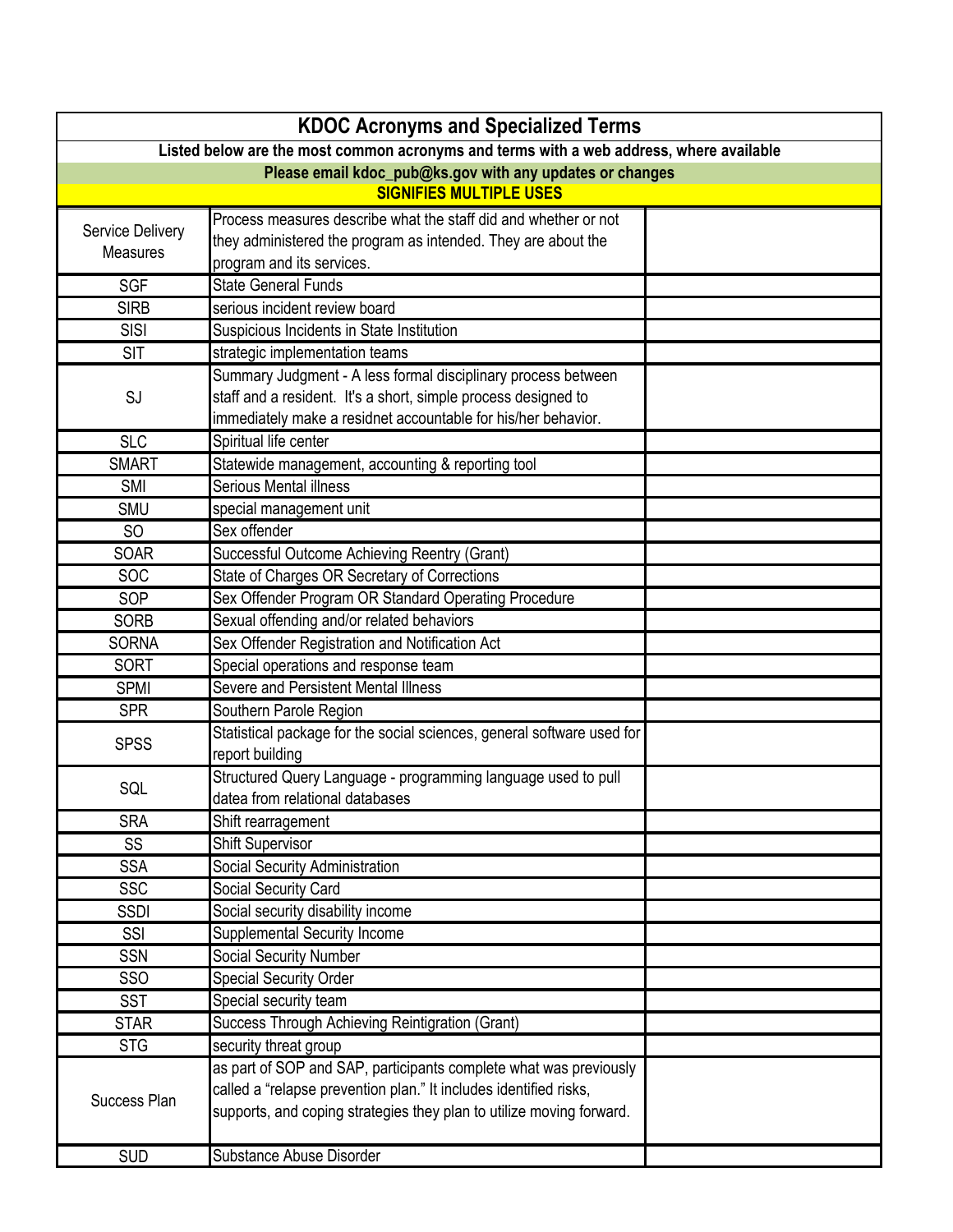|                                                                                         | <b>KDOC Acronyms and Specialized Terms</b>                              |  |  |
|-----------------------------------------------------------------------------------------|-------------------------------------------------------------------------|--|--|
| Listed below are the most common acronyms and terms with a web address, where available |                                                                         |  |  |
| Please email kdoc_pub@ks.gov with any updates or changes                                |                                                                         |  |  |
|                                                                                         | <b>SIGNIFIES MULTIPLE USES</b>                                          |  |  |
| SW                                                                                      | <b>Student Worker</b>                                                   |  |  |
| T <sub>4</sub> C                                                                        | Thinking For a Change                                                   |  |  |
| TA                                                                                      | <b>Technology Assisstance</b>                                           |  |  |
| <b>TAF</b>                                                                              | Temporary Assistance to Families                                        |  |  |
| <b>TANF</b>                                                                             | <b>Temporary Assistance for Needy Families</b>                          |  |  |
| <b>TAT</b>                                                                              | <b>Technical Assistance Teleconference</b>                              |  |  |
| TBI                                                                                     | Traumatic Brain Injury                                                  |  |  |
| <b>TCF</b>                                                                              | <b>Topeka Correctional Facility</b>                                     |  |  |
| <b>TFI</b>                                                                              | The Farm, Inc.                                                          |  |  |
|                                                                                         | worksheets/tools used to identify risky situations, thoughts, feelings, |  |  |
|                                                                                         | and behaviors, followed by identifying pro-social replacement           |  |  |
| <b>Thinking Report</b>                                                                  | thoughts that could help lead to more positive outcomes.                |  |  |
|                                                                                         |                                                                         |  |  |
| <b>TIN</b>                                                                              | d                                                                       |  |  |
| <b>TLP</b>                                                                              | <b>Transitional Living Program</b>                                      |  |  |
| <b>TOADS</b>                                                                            | Total offender management activity documentation system                 |  |  |
| <b>TOT</b>                                                                              | training of trainers                                                    |  |  |
| <b>Transitional housing</b>                                                             | A program aimed to help homeless individuals and families makes         |  |  |
| program                                                                                 | the transition from homelessness to more independent living.            |  |  |
| <b>TRU</b>                                                                              | Therapeutic reintegration unit                                          |  |  |
| <b>TTM</b>                                                                              | <b>Transitional Team meeting</b>                                        |  |  |
| <b>UA</b>                                                                               | <b>Urine Analysis</b>                                                   |  |  |
|                                                                                         | User acceptance testing - a test system built/created to test out       |  |  |
| <b>UAT</b>                                                                              | various scenarios/requirements of a new system during development       |  |  |
|                                                                                         |                                                                         |  |  |
| <b>UDR</b>                                                                              | Unit Daily Report<br>Unrestricted resident                              |  |  |
| <b>UN</b>                                                                               |                                                                         |  |  |
| <b>UOF</b>                                                                              | Use of force                                                            |  |  |
| <b>UTM</b>                                                                              | Unit Team Manager                                                       |  |  |
| <b>UTS</b>                                                                              | Unit Team Supervisor                                                    |  |  |
| VA                                                                                      | Veterans administration                                                 |  |  |
| VAWA                                                                                    | Violence Against Women Act                                              |  |  |
| VI                                                                                      | Victim incarcerated                                                     |  |  |
| <b>VIC</b>                                                                              | Victim impact statement                                                 |  |  |
| <b>VNC</b>                                                                              | <b>Victim Notification Coordinator</b>                                  |  |  |
| VOD                                                                                     | Victim/Offender dialogue                                                |  |  |
| <b>VP</b>                                                                               | Victim potential                                                        |  |  |
| <b>VR</b>                                                                               | Verbal Reprimand OR Violation Report or Vocational rehabilitation       |  |  |
| <b>VSD</b>                                                                              | <b>Victim Services Director</b>                                         |  |  |
| <b>VSDD</b>                                                                             | Victim Serivices Deputy Director                                        |  |  |
| <b>VSL</b>                                                                              | <b>Victim Services Liaison</b>                                          |  |  |
| <b>VSLS</b>                                                                             | Victim Services Liaison Supervisor                                      |  |  |
| <b>WASI</b>                                                                             | Wechsler Abbreviated Scale of Intelligence (Assessment)                 |  |  |